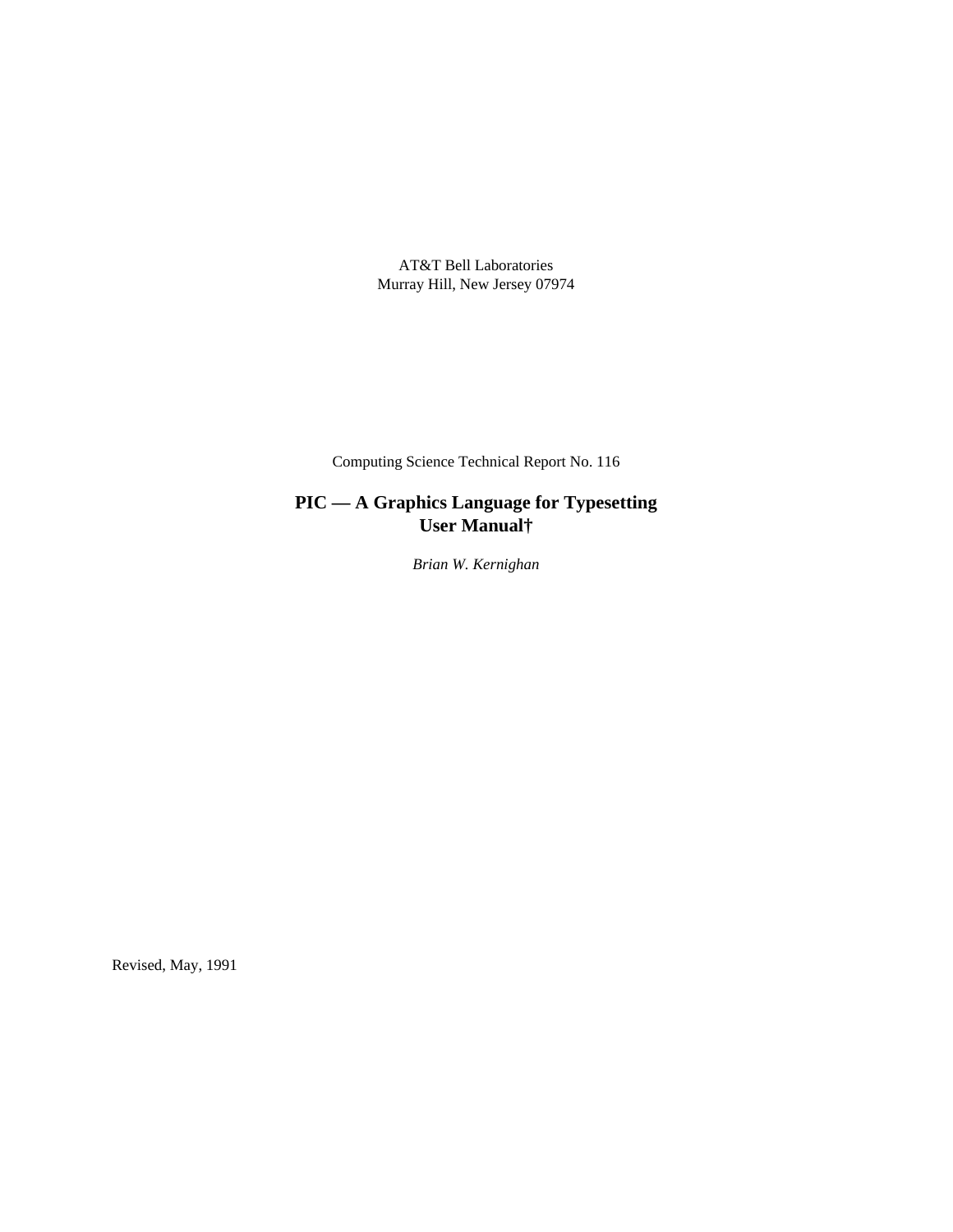## **PIC — A Graphics Language for Typesetting User Manual†**

*Brian W. Kernighan*

AT&T Bell Laboratories Murray Hill, New Jersey 07974

## *ABSTRACT*

*Pic* is a language for drawing simple figures on a typesetter. The basic objects in *pic* are boxes, circles, ellipses, lines, arrows, arcs, spline curves, and text. These may be placed anywhere, at positions specified absolutely or in terms of previous objects. The example below illustrates the style and basic capabilities of the language.



This picture was created with the input

```
.PS
ellipse "document"
arrow
box "PIC"
arrow
box "TBL/EQN" "(optional)" dashed
arrow
box "TROFF"
arrow
ellipse "typesetter"
.PE
```
*Pic* is a *troff* preprocessor; it passes most of its input through untouched, but translates commands between .PS and .PE into *troff* commands that draw the pictures.

Revised, May, 1991

\_\_\_\_\_\_\_\_\_\_\_\_\_\_\_

<sup>†</sup> This is a revised version of [5].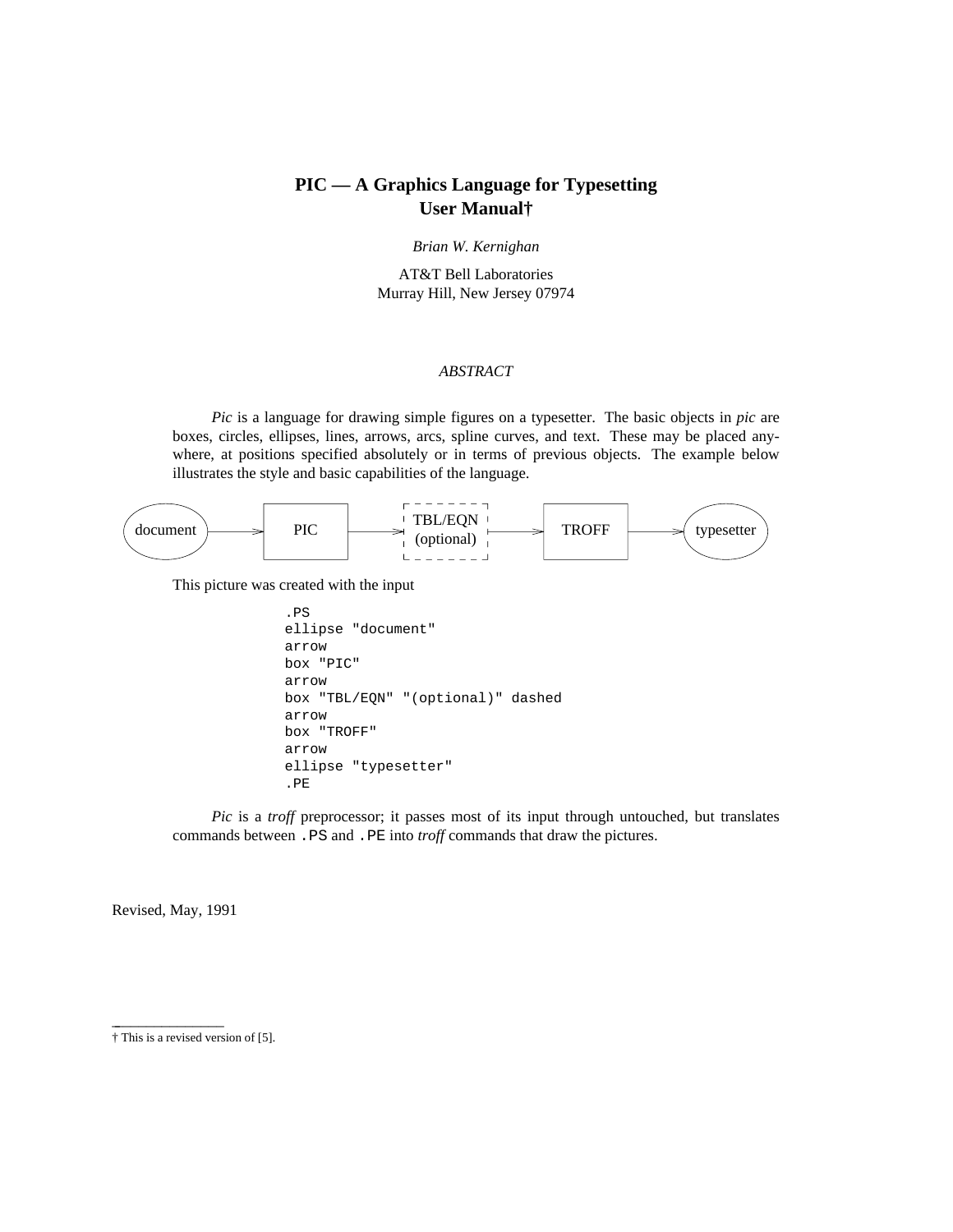## **PIC — A Graphics Language for Typesetting User Manual†**

*Brian W. Kernighan*

AT&T Bell Laboratories Murray Hill, New Jersey 07974

## **1. Introduction**

*Pic* is a language for drawing pictures. It operates as yet another *troff* [8] preprocessor (in the same style as *eqn* [7] and *tbl* [4]), with pictures delimited by .PS and .PE.

*Pic* was inspired partly by Chris Van Wyk's early work on *ideal* [9]; it has somewhat the same capabilities, but quite a different flavor. In particular, *pic* is much more procedural—a picture is drawn by specifying (sometimes in painful detail) the motions that one goes through to draw it. Other direct influences include the PICTURE language [2], the V viewgraph language [1], and, more recently, new features from the *grap* language [3] for typesetting graphs.

This paper is primarily a user's manual for *pic*; a discussion of design issues and user experience may be found in [6]. The next section shows how to use *pic* in the most simple way. Subsequent sections describe how to change the sizes of objects when the defaults are wrong, and how to change their positions when the standard positioning rules are wrong. An appendix describes the language succinctly and summarizes changes since the last manual.

### **2. Basics**

*Pic* provides boxes, lines, arrows, circles, ellipses, arcs, and splines (smooth curves), plus facilities for positioning and labeling them. The picture below shows all of the fundamental objects (except for splines) in their default sizes:



Each picture begins with .PS and ends with .PE; between them are commands to describe the picture. Each command is typed on a line by itself. For example

```
.PS
box "this is" "a box"
.PE
```
creates a standard box  $(3/4 \text{ inch wide}, \frac{1}{2} \text{ inch high})$  and centers the two pieces of text in it:



Each line of text is a separate quoted string. Quotes are mandatory, even if the text contains no blanks. (Of course there needn't be any text at all.) Each line will be printed in the current size and font, centered horizontally, and separated vertically by the current *troff* line spacing. *Pic* does not center the complete drawing itself, but the default definitions of .PS and .PE in the -ms macro package do.

 $\overline{\phantom{a}}$  , where  $\overline{\phantom{a}}$  , where  $\overline{\phantom{a}}$  , where  $\overline{\phantom{a}}$ 

<sup>†</sup> This is a revised version of [5].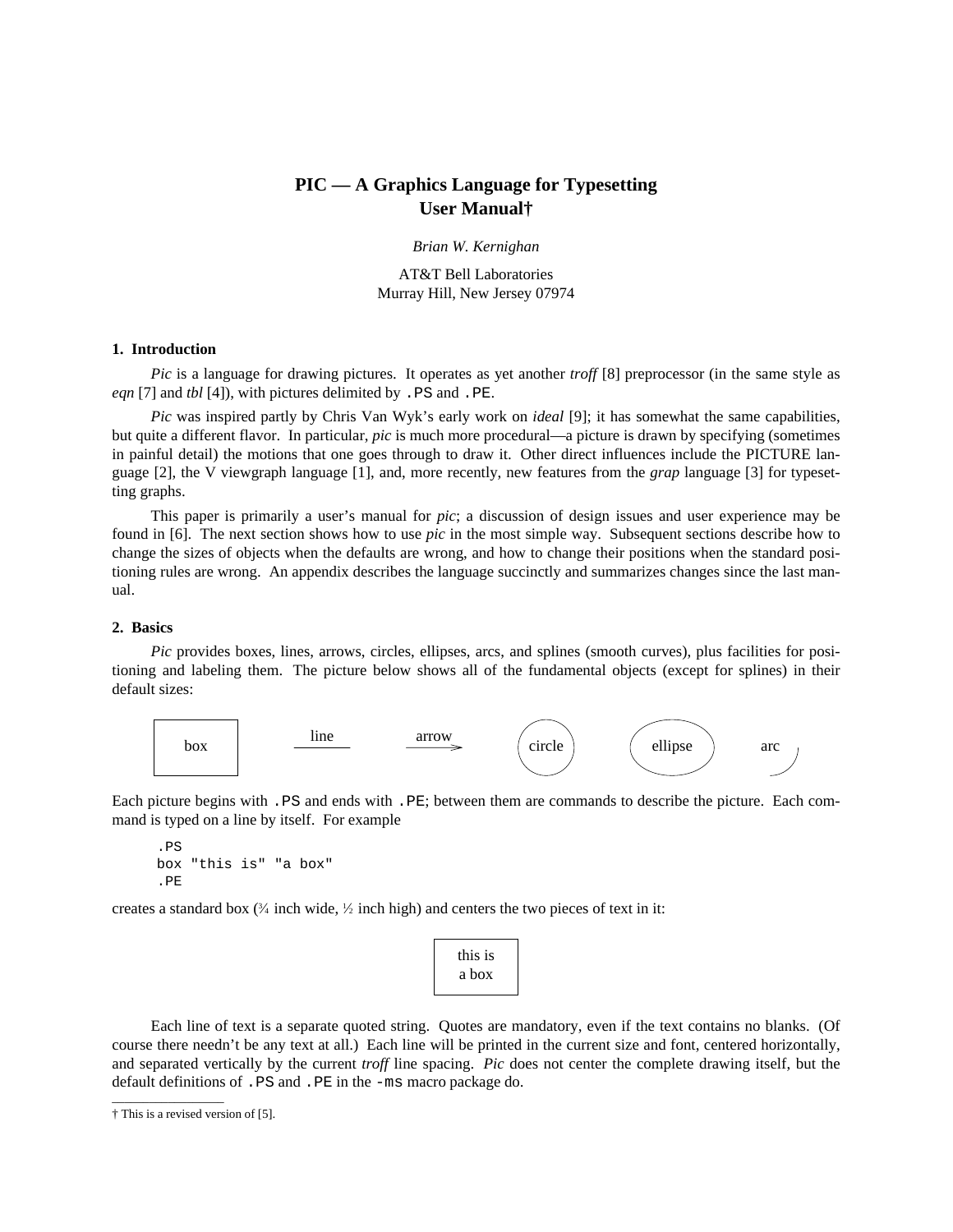You can use circle or ellipse in place of box:



Text is centered on lines and arrows; if there is more than one line of text, the lines are centered above and below:

> this is a line

```
line "this is" "a line"
```
arrow "this is" "an arrow"

this is

an arrow Boxes and lines may be dashed or dotted; just add the word dashed or dotted after box or line:

line dashed "dashed" "line"

dashed line

Arcs by default turn 90 degrees counterclockwise from the current direction; you can make them turn clockwise by saying arc cw:

line; arc; arc cw; arrow



A spline might well do this job better; we will return to that shortly.

As you might guess,

arc; arc; arc; arc

draws a circle, though not very efficiently. Notice that several commands can be put on a single line if they are separated by semicolons.

Objects are normally drawn one after another, left to right, and connected at the obvious places:

arrow; box "input"; arrow; box "process"; arrow; box "output"; arrow



One way to leave a space is with move:

box; move; box; move; box



Although objects are normally connected left to right, this can be changed. If you specify a direction (as a separate object), subsequent objects will be joined in that direction:

down; box; arrow; ellipse; arrow; circle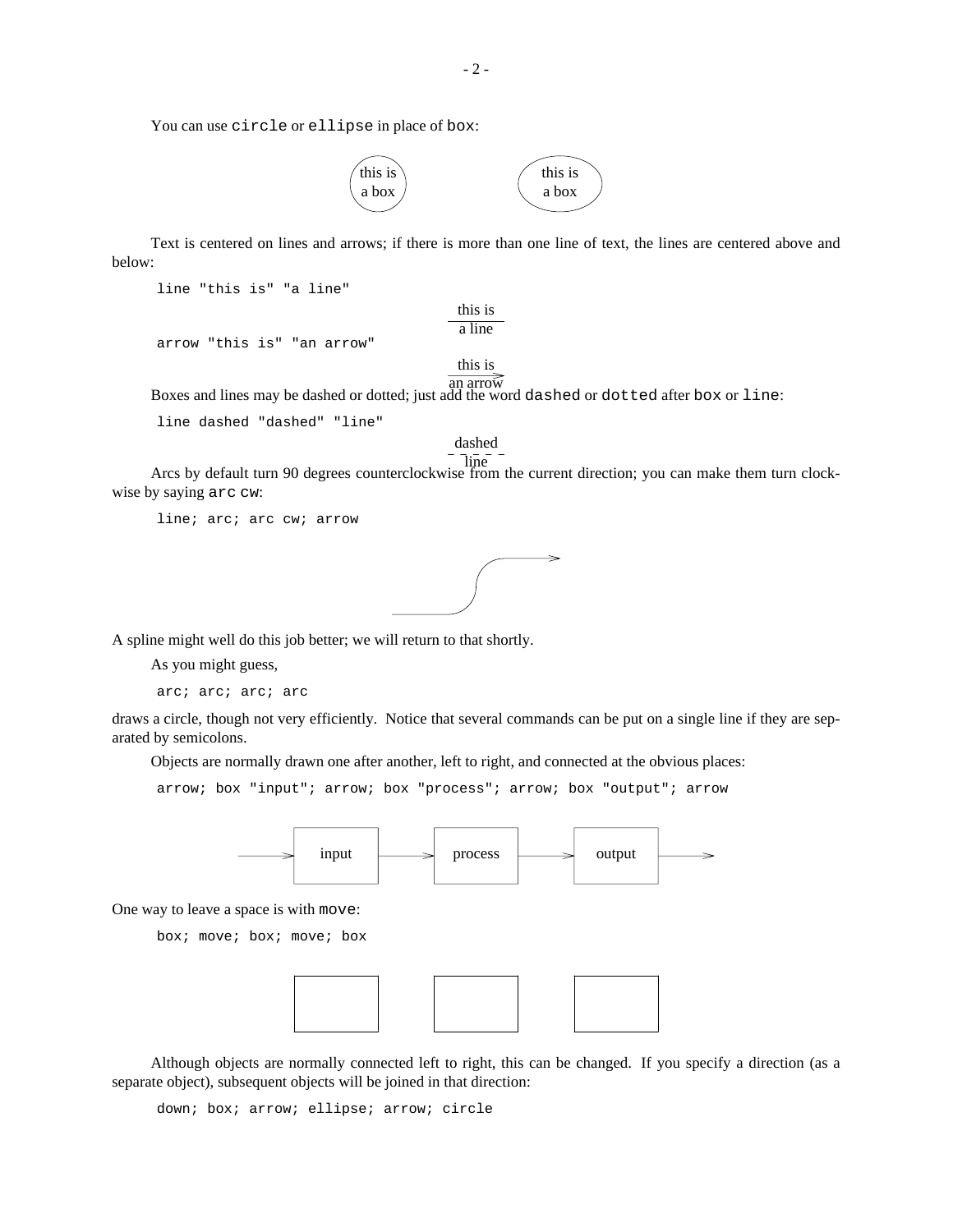

left; box; arrow; ellipse; arrow; circle



Each new picture begins going to the right.

Normally, figures are drawn at a fixed scale, with objects of a standard size. It is possible, however, to arrange that a figure be expanded or shrunk to fit a particular width. If the . PS line contains a number, the drawing is forced to be that many inches wide, with the height scaled proportionately. Thus

.PS 3.5

causes the picture to be 3.5 inches wide. If two dimensions are specified, the second is the height.

*Pic* is pretty dumb about the size of text in relation to the size of boxes, circles, and so on. There is no way to say ''make a box that just fits around this text'' or ''make this text fit inside this circle'' or ''draw a line as long as this text.'' Tight fitting of text can generally only be done by trial and error.

Speaking of errors, if you make a grammatical error in the way you describe a picture, *pic* will complain and try to indicate where. For example, the invalid input

box arrow box

will draw the message

```
pic: syntax error near line 5, file -
 context is
       box >>> arrow <<< box
```
The brackets point to the place where the error was first noted; it sometimes follows the word in error, although in this example it's right on target. The filename '-' is the standard input.

## **3. Controlling Sizes**

This section deals with how to control the sizes of objects when the default sizes are not what is wanted. The next section deals with positioning them when the default positions are not right.

Each object that *pic* knows about (boxes, circles, etc.) has associated dimensions, like height, width, radius, and so on. By default, *pic* tries to choose sensible default values for these dimensions, so that simple pictures can be drawn with a minimum of fuss and bother. All of the figures and motions shown so far have been in their default sizes: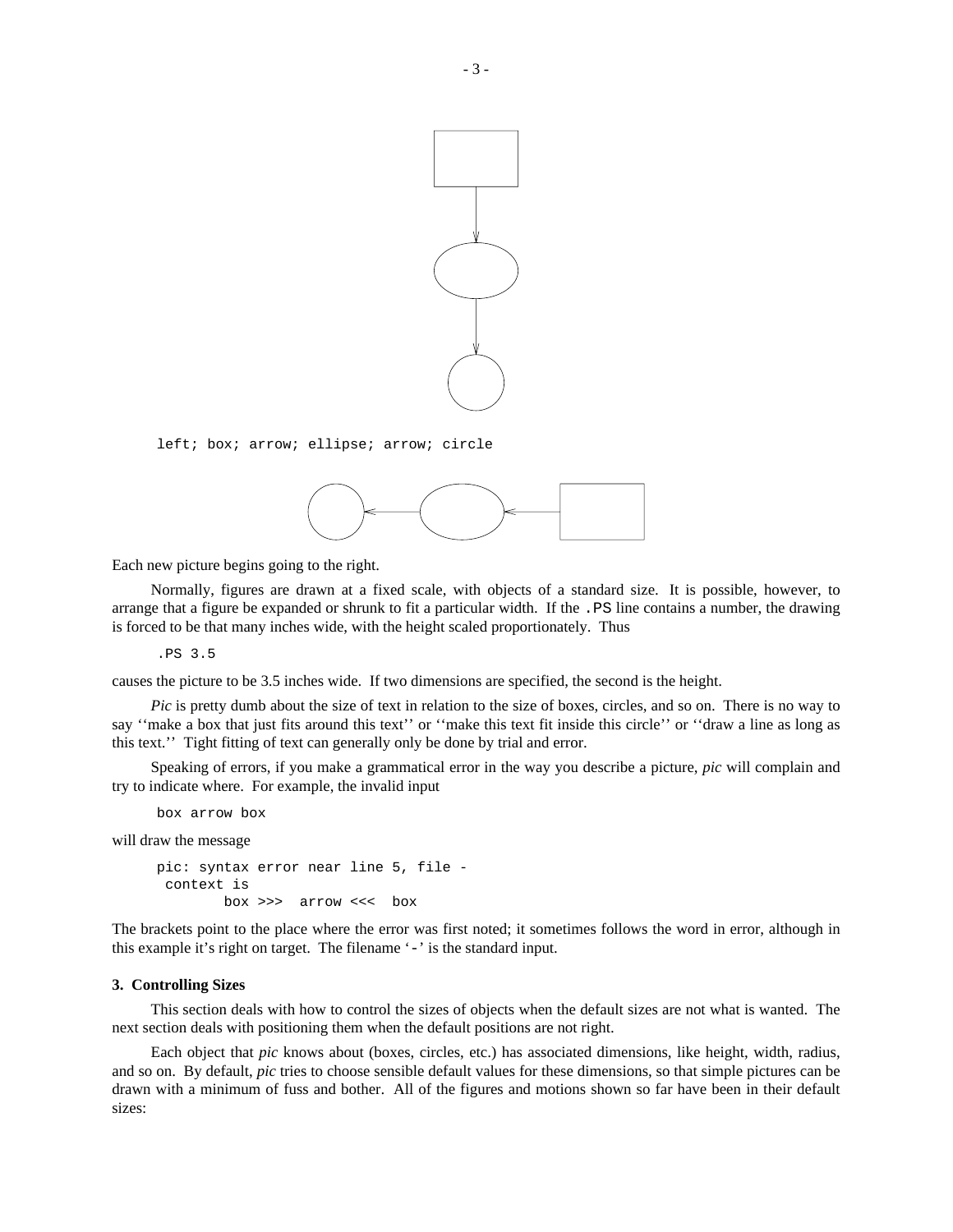| <b>box</b>    | $\frac{3}{4}$ " wide $\times \frac{1}{2}$ " high |
|---------------|--------------------------------------------------|
| circle        | $\frac{1}{2}$ " diameter                         |
| ellipse       | $\frac{3}{4}$ " wide $\times \frac{1}{2}$ " high |
| arc           | $\frac{1}{2}$ " radius                           |
| line or arrow | $\frac{1}{2}$ " long                             |
| move          | $\frac{1}{2}$ " in the current direction         |

When necessary, you can make any object any size you want:

box width 3 height 0.1; circle radius 0.1

All positions and dimensions are in inches, so the box is 3 inches wide and 1/10 inch high and the circle has radius 1/10 inch.

An attribute like width changes only the one instance of the object. You can also change the default size for all objects of a particular type by assigning values to *pic* variables; this will be discussed in Section 6.

The attributes of height (which you can abbreviate to ht) and width (or wid) apply to boxes, circles, ellipses, and to the head on an arrow. The attributes of radius (or rad) and diameter (or diam) can be used for circles and arcs if they seem more natural.

Lines and arrows are most easily drawn by specifying the amount of motion from where you are right now, in terms of directions. Accordingly the words up, down, left and right and an optional distance can be attached to line, arrow, and move:

```
line up 1 right 2
arrow left 2
move left 0.1
line <-> down 1 "height " rjust
```


The notation <-> indicates a two-headed arrow; use -> for a head on the end and <- for one on the start. Lines and arrows are really the same thing; in fact, arrow is a synonym for line ->.

If you don't specify any distance after up, down, etc., *pic* uses the standard distance:

line up right; line down; line down left; line up



If you omit the direction associated with a distance, the current direction is used.

Boxes and lines may be dotted or dashed:

box dotted; line dotted; move; line dashed; box dashed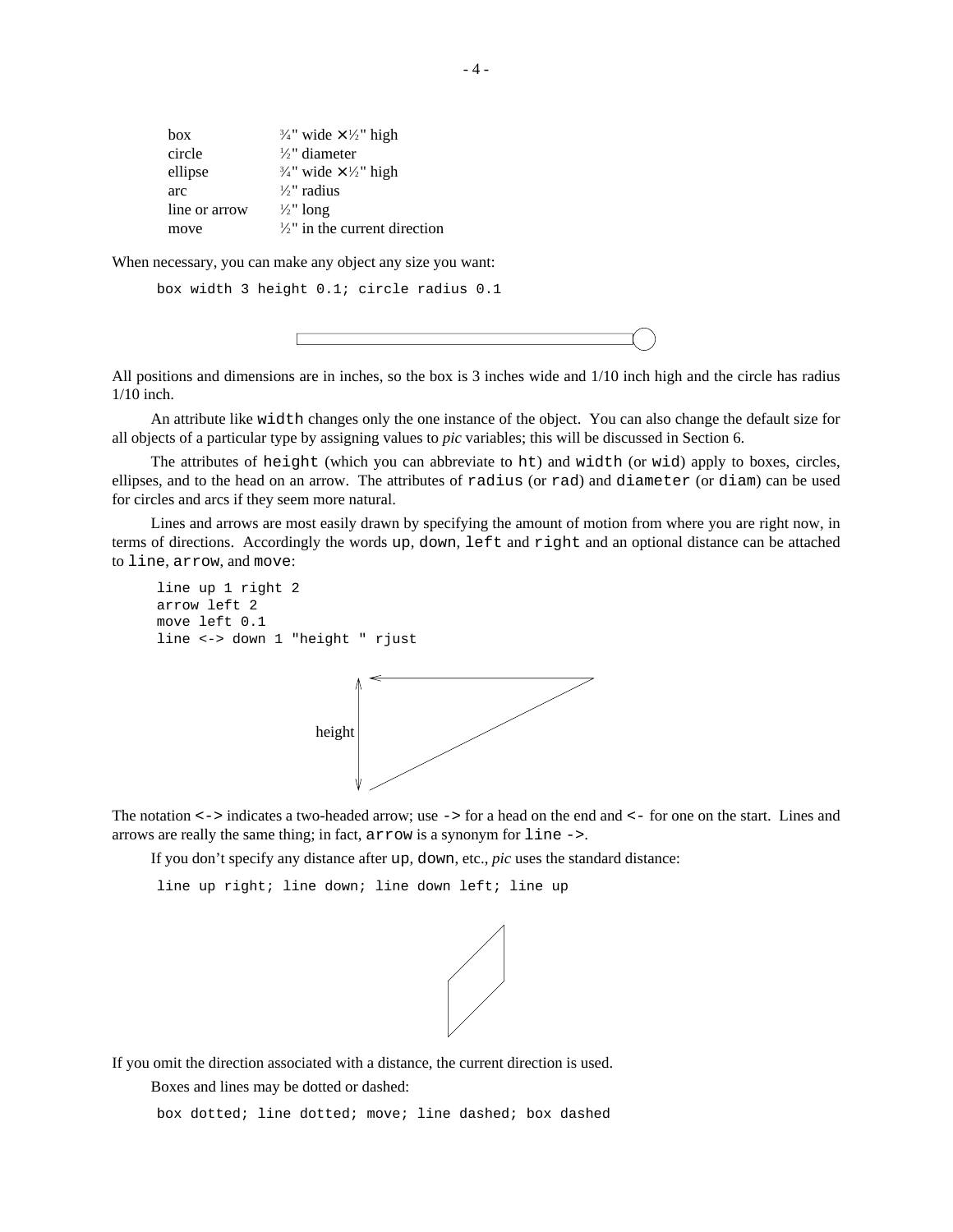

If there is a number after dot, the dots will be approximately that far apart. You can also control the size of the dashes (at least somewhat): if there is a length after the word dashed, the dashes will be that long, and the intervening spaces will be as close as possible to that size:

|  | line right 5 dashed; move left 5 down .25; right      |  |  |  |  |  |
|--|-------------------------------------------------------|--|--|--|--|--|
|  | line right 5 dashed 0.25; move left 5 down .25; right |  |  |  |  |  |
|  | line right 5 dashed 0.5; move left 5 down .25; right  |  |  |  |  |  |
|  | line right 5 dashed 1                                 |  |  |  |  |  |
|  |                                                       |  |  |  |  |  |
|  |                                                       |  |  |  |  |  |
|  |                                                       |  |  |  |  |  |
|  |                                                       |  |  |  |  |  |
|  |                                                       |  |  |  |  |  |
|  |                                                       |  |  |  |  |  |
|  |                                                       |  |  |  |  |  |

Dotted or dashed attributes apply only to lines and boxes.

You can make any object invisible by adding the word invis after it. This is particularly useful for positioning things correctly near text:

box invis "input"; arrow; box invis "output"

 $\quad \longrightarrow \quad \text{output}$ 

Text may be positioned on lines and arrows:

```
arrow "on top of"; move
arrow "above" "below"; move
arrow "above" above; move
arrow "below" below; move
arrow "above" "on top of" "below"
        \theta on top of \theta above
                        below
                                       above
                                                      below
                                                                     above
                                                                   on top of
```
below The ''width'' of an arrowhead is the distance across its tail; the ''height'' is the distance along the shaft. The arrowheads in this picture are default size and shape.

As we said earlier, arcs go 90 degrees counterclockwise from where you are right now, and arc cw changes this to clockwise. The default radius is the same as for circles, but you can change it with the rad attribute. It is also easy to draw arcs between specific places; this will be described in the next section.

To put an arrowhead on an arc, use one of  $\langle -,-\rangle$  or  $\langle -\rangle$ , as with lines.

In all cases, unless an explicit dimension for some object is specified, you will get the default size. If you want an object to have the same size as the previous one of that kind, add the word same. Thus in the set of boxes given by

down; box ht 0.2 wid 1.5; move down 0.15; box same; move same; box same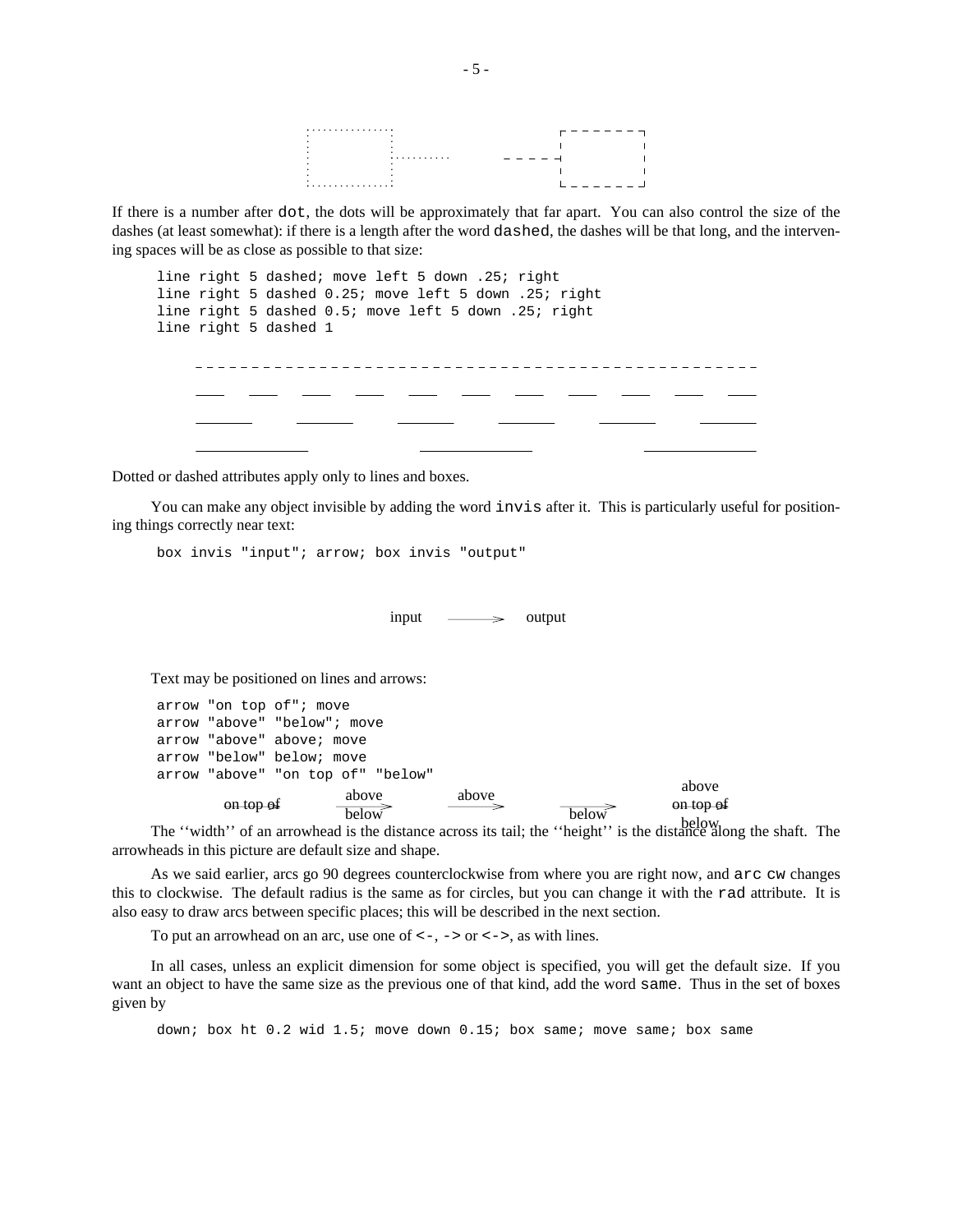

the dimensions set by the first box are used several times; similarly, the amount of motion for the second move is the same as for the first one.

You can change the default sizes of objects by assigning values to the variables that define their values. Here is the list, with their default values:

| boxwid = $0.75$ ;     | boxht = $0.5$     |                                 |
|-----------------------|-------------------|---------------------------------|
| linewid = $0.75$ ;    | $line$ ht = 0.5   |                                 |
| circlerad = $0.25$ ;  | $\arctan = 0.25$  |                                 |
| ellipsewid = $0.75$ ; | ellipseht = $0.5$ |                                 |
| movewid = $0.75$ ;    | moveht = $0.5$    |                                 |
| textwid = $0;$        | $textbf{t} = 0$   |                                 |
| $arrow$ = 0.05;       | $arrow$ = $0.1$   | (These refer to the arrowhead.) |
| dashwid = $0.05$ ;    | $arrowhead = 2$   | (Arrowhead fill style)          |
| $maxpsht = 8.57$      | $maxpswid = 11$   | (Maximum picture dimensions)    |
| $fillval = 0.3;$      | $scale = 1$       |                                 |

So if you want all your boxes to be long and skinny, and relatively close together,

boxwid =  $0.1$ ; boxht = 1 movewid =  $0.2$ box; move; box; move; box



Setting the variable arrowhead to a value like 7 causes arrowheads to be filled by overstriking; the default is 2:

arrowhead =  $7$ ; arrow; move; arrowhead =  $2$ ; arrow

*Pic* works internally in inches. Setting the variable scale to some value causes all dimensions to be scaled down by that value. Thus, for example, scale=2.54 causes dimensions to be interpreted as centimeters.

The numbers given in the .PS line override the dimensions given in the picture; these can be used to force a picture to a particular width and height. Experience indicates that a good way to get a picture of the right size is to enter its dimensions in inches, then if necessary add a width and perhaps height to the .PS line.

Once set, variables like boxht retain their values from one picture to the next. You can reset variables to their default values by listing them in a reset statement:

reset boxht, boxwid

A bare reset resets all variables.

There is a minimal facility for filling or shading objects, intended for Postscript output devices. The attribute fill *expr* sets the gray scale value to *expr*; the default, determined by the variable fillval, is 0.3. Following Postscript, smaller values are darker. Thus: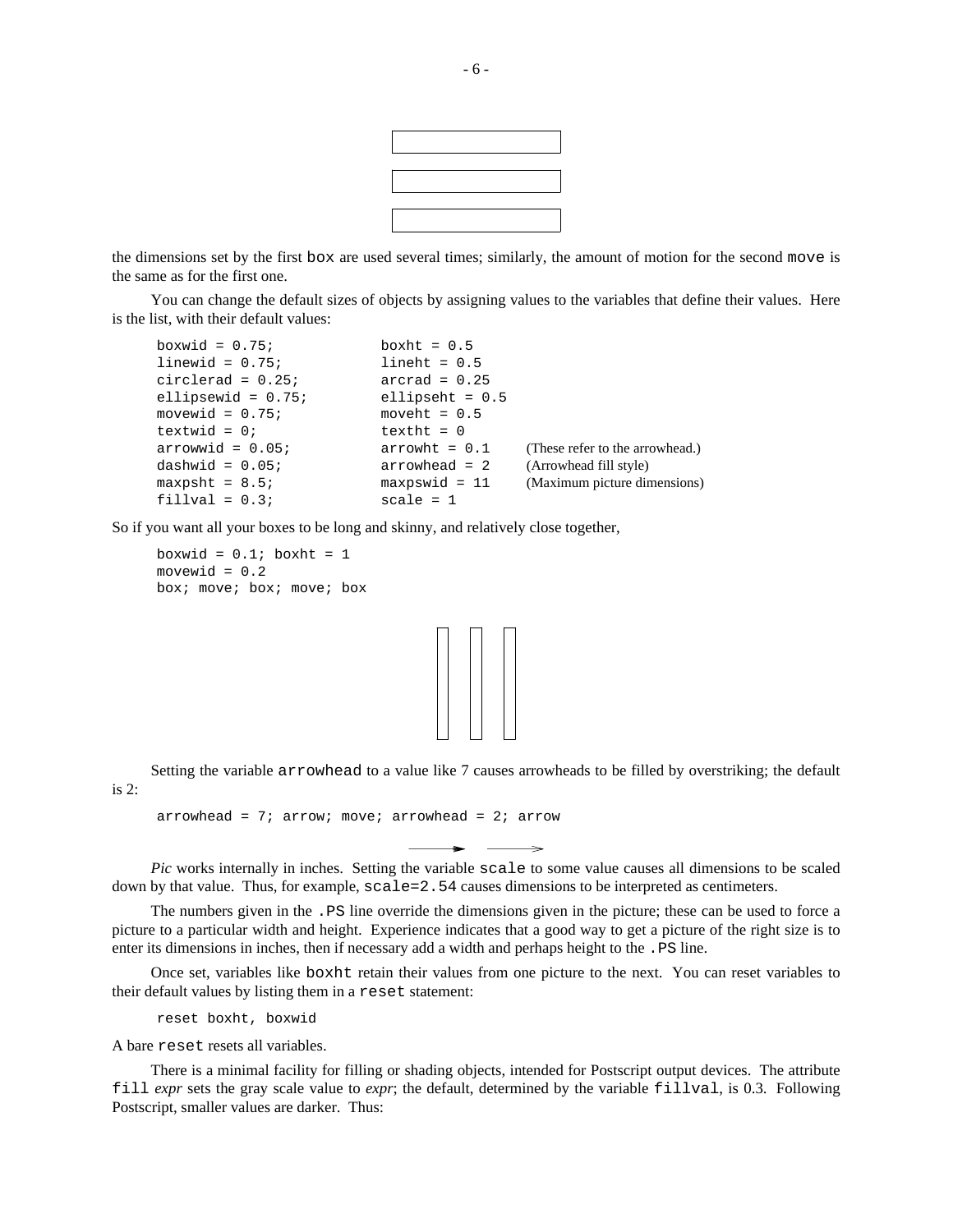```
box fill
box ht boxht/2 wid boxwid/2 "hello" at last box
```


fill currently only applies to boxes, circles, and ellipses.

#### **4. Controlling Positions**

You can place things anywhere you want; *pic* provides a variety of ways to talk about positions. *Pic* uses a standard Cartesian coordinate system with *x* increasing rightwards and *y* increasing upwards, so any point or object has an *x* and *y* position, measured in inches. The first object is placed with its start at position 0,0 by default. The *x,y* position of a box, circle or ellipse is its geometric center; the position of a line or spline or motion is its beginning; the position of an arc is the center of the corresponding circle.

Position modifiers like from, to, by and at are followed by an *x,y* pair, and can be attached to boxes, circles, lines, motions, and so on, to specify or modify a position.

You can also use up, down, right, and left with line and move:

```
box ht 0.2 wid 0.2 at 0,0 "1"
move right 0.5 \qquad \qquad \qquad \qquad \qquad \qquad \qquad \qquad \qquad \qquad \qquad \qquad \qquad \qquad \qquad \qquad \qquad \qquad \qquad \qquad \qquad \qquad \qquad \qquad \qquad \qquad \qquad \qquad \qquad \qquad \qquad \qquad \qquad \qquad 
box ht 0.2 wid 0.2 "2"
move right 0.5 \qquad # or "move 0.5" or "move same"
box ht 0.2 wid 0.2 "3"
                                                  1 \mid \mid 2 \mid \mid 3
```
Comments can be used in pictures; they begin with a # and end at the end of the line.

Attributes like ht and wid and positions like at can be written out in any order. So

box ht 0.2 wid 0.2 at 0,0 box at 0,0 wid 0.2 ht 0.2 box ht 0.2 at 0,0 wid 0.2

are all equivalent, though the last is harder to read and thus less desirable.

The from and to attributes are particularly useful with arcs, to specify the endpoints. By default, arcs are drawn counterclockwise,

```
"+" at 0,0
arc -> from 0.5,0 to 0,0.5
arc -> cw from 0,0 to 1,0.5
```


The radius can be made large to provide flat arcs:

```
arc \rightarrow cw from 0,0 to 2,0 rad 15
```
If the circle is under-specified, *pic* guesses a radius and/or center; you will have to provide them explicitly if the guess is wrong.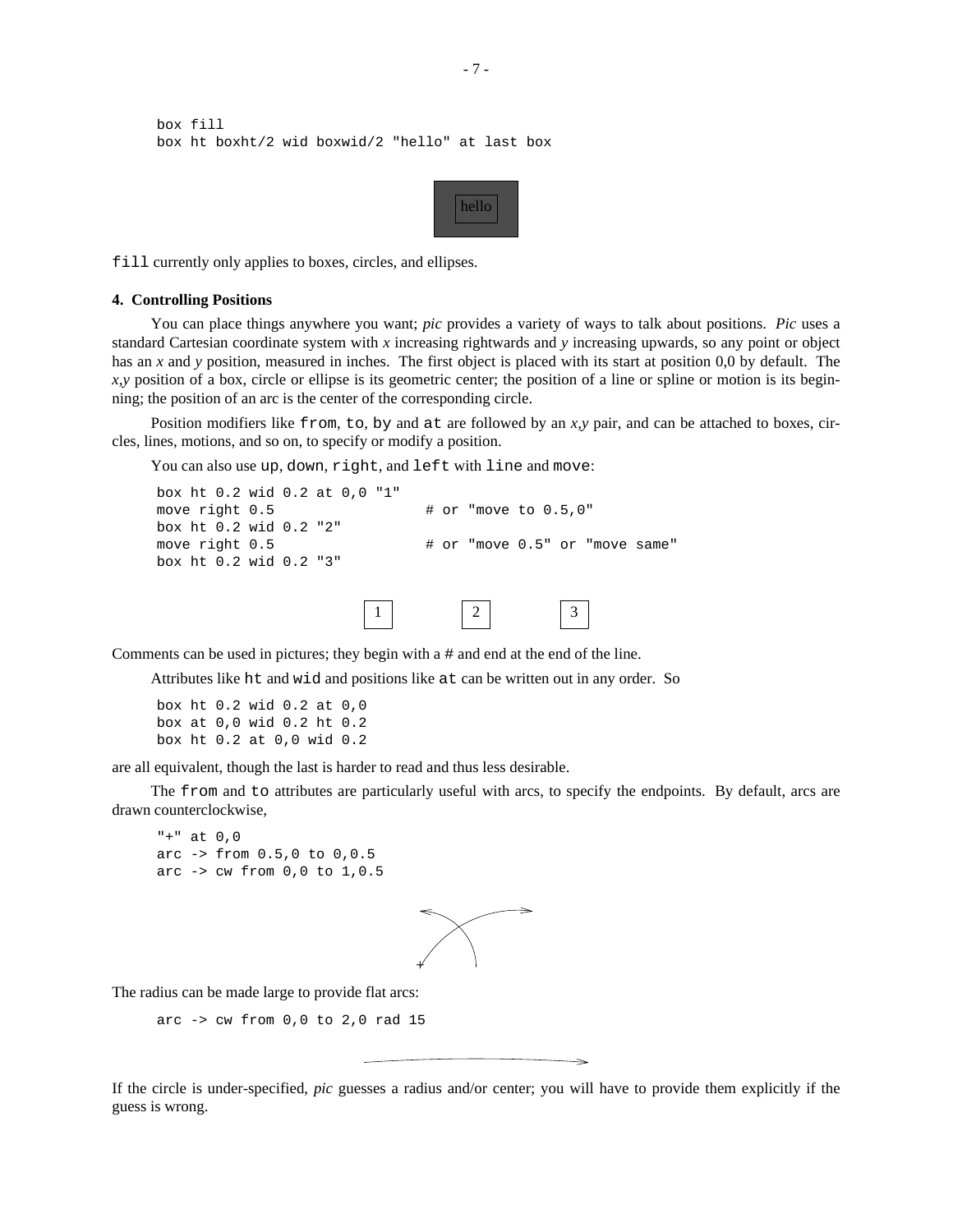We said earlier that objects are normally connected left to right. This is an over-simplification. The truth is that objects are connected together in the direction specified by the most recent up, down, left or right (either alone or as part of some object). Thus, in

arrow left; box; arrow; circle; arrow

the left implies connection towards the left:



This could also be written as

left; arrow; box; arrow; circle; arrow

Objects are joined in the direction determined by the last up, down, etc., with the entry point of the second object attached to the exit point of the first (which is fixed at the time of entry). Entry and exit points for boxes, circles and ellipses are on opposite sides. This automatic connection and direction selection works well if the direction doesn't change but it will occasionally surprise you:

arrow; circle; down; arrow



The arrow comes out of the right side of the circle, not the bottom, as might be expected.

If a set of commands is enclosed in braces  $\{ \ldots \}$ , the current position and direction of motion when the group is finished will be exactly where it was when entered. Nothing else is restored. There is also a more general way to group objects, using [ and ], which is discussed in Section 9.

### **5. Labels and Corners**

Objects can be labelled or named so that you can talk about them later. For example,

```
Box1: box
        # ... other stuff ...
       move to Box1
```
Place names *must* begin with an upper case letter (to distinguish them from variable names, which begin with lower case letters). The name refers to the ''center'' of the object, which is the geometric center for most things.

Other combinations also work:

```
line from Box1 to Box2
move to Box1 up 0.1 right 0.2
move to Box1 + 0.2, 0.1 # same as previous
line to Box1 - 0.5,0
```
The reserved name Here may be used to refer to the current position.

Labels can be reset several times in a single picture, so a statement like

Box1: Box1 + 1,1

is perfectly legal.

You can also refer to previously drawn objects of each type, using the word last. For example, given the input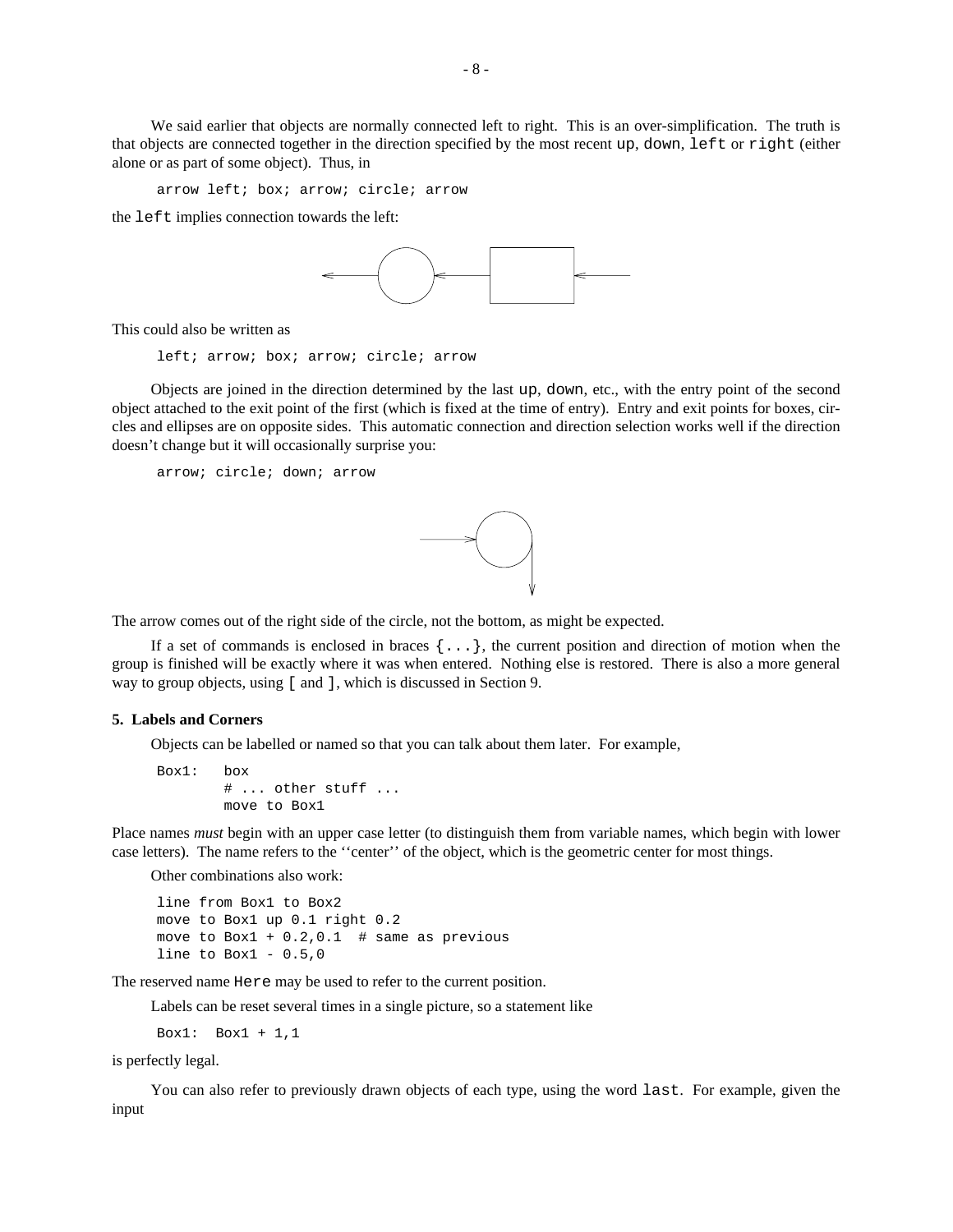```
box "A"; circle "B"; box "C"
```
then 'last box' refers to box C, 'last circle' refers to circle B, and '2nd last box' refers to box A. Numbering of objects can also be done from the beginning, so boxes A and C are '1st box' and '2nd box' respectively.

To cut down the need for explicit coordinates, objects have ''corners'' named by compass points:



Note the use of ljust, rjust, above, and below to alter the default positioning of text, and of a blank within some strings to help space them away from a vertical line.

Lines and arrows have a start, an end and a center in addition to corners. Circles and ellipses have corners too; an arc has the same corners as the circle of which it is a part. The words left, right, top, and bottom are synonyms for west, east, north and south.

It is often easiest to position objects by positioning some part of one at some part of another, for example the southwest corner of one at the southeast corner of another. The with attribute permits this kind of positioning:

```
box ht 0.75 wid 0.75
box ht 0.5 wid 0.5 with .sw at last box.se
```


Notice that the corner after with is written .sw.

As another example, consider

```
ellipse
ellipse ht .2 wid .3 with .se at 1st ellipse.nw
ellipse ht .2 wid .3 with .sw at 1st ellipse.ne
```


Sometimes it is desirable to have a line intersect a circle at a point which is not one of the eight compass points that *pic* knows about. In such cases, the proper visual effect can be obtained by using the attribute chop to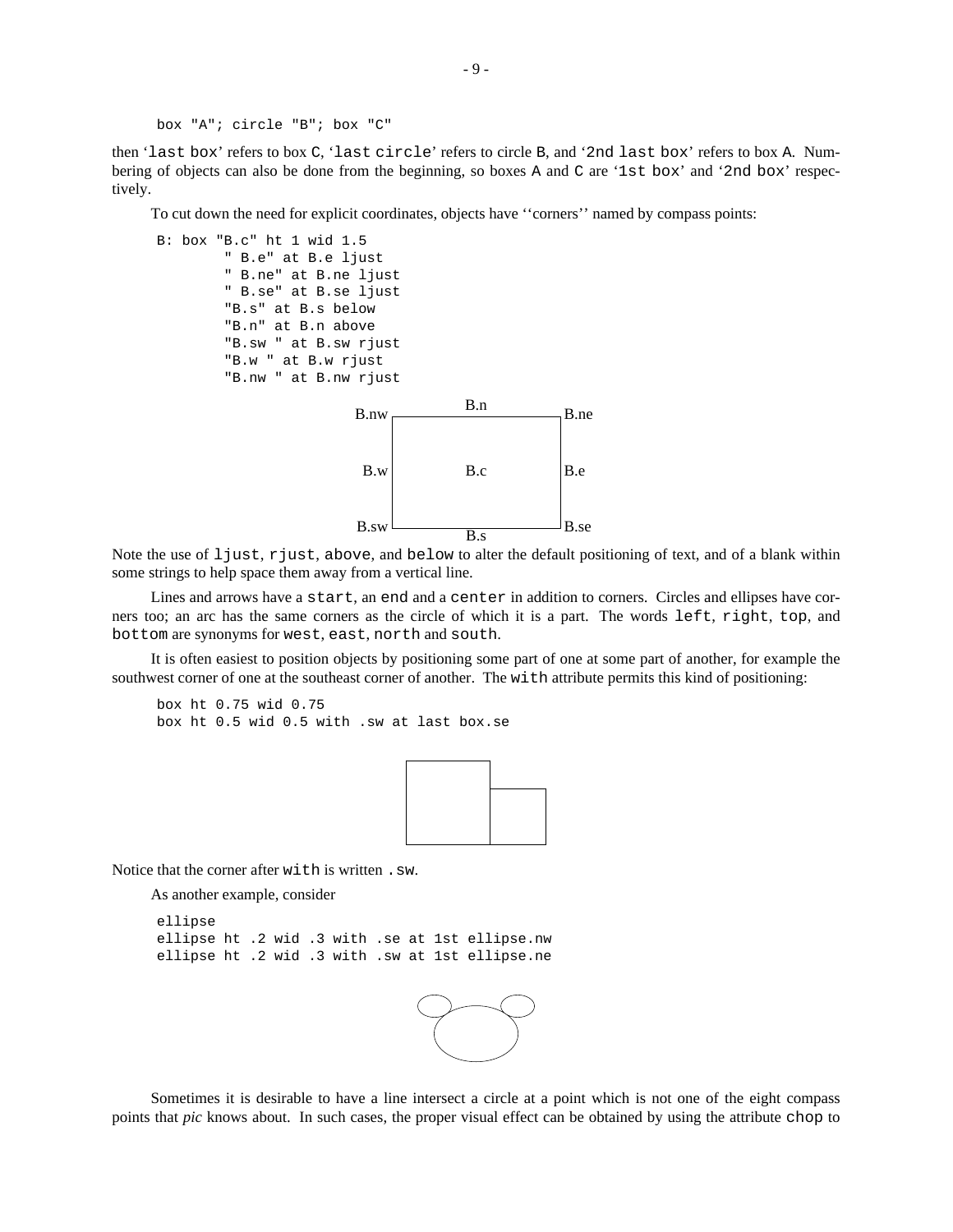chop off part of the line:

```
circlerad = 0.15; arrowhead = 7circle "a"
circle "b" at 1st circle - (0.4, 0.6)
circle "c" at 1st circle + (0.4, -0.6)
arrow from 1st circle to 2nd circle chop
arrow from 1st circle to 3rd circle chop
```


By default the line is chopped by circlerad at each end. This may be changed:

line ... chop *r*

chops both ends by *r*, and

line ... chop *r1* chop *r2*

chops the beginning by *r1* and the end by *r2*. More complicated intersections can be computed with the built-in trigonometric functions listed in the next section.

There is one other form of positioning that is sometimes useful, to refer to a point some fraction of the way between two other points. This can be expressed in *pic* as

*fraction* of the way between *position1* and *position2*

where *fraction* is any expression, and *position1* and *position2* are any positions. You can abbreviate this rather windy phrase; "of the way" is optional, and the whole thing can be written instead as

*fraction* < *position1* , *position2* >

As a pair of examples:

```
box
arrow right from 1/3 of the way between last box.ne and last box.se
arrow right from 2/3 <last box.ne, last box.se>
```


```
A: ellipse
   ellipse ht .2 wid .3 with .se at 1st ellipse.nw
    ellipse ht .2 wid .3 with .sw at 1st ellipse.ne
   circle rad .05 at 0.5 <A.nw,A.c>
   circle rad .05 at 0.5 <A.ne,A.c>
    arc from 0.25 <A.w,A.e> to 0.75 <A.w,A.e>
```


Naturally, the distance given by *fraction* can be greater than 1 or less than 0.

Advice: experience suggests that the easiest way to position objects is by placing them relative to previous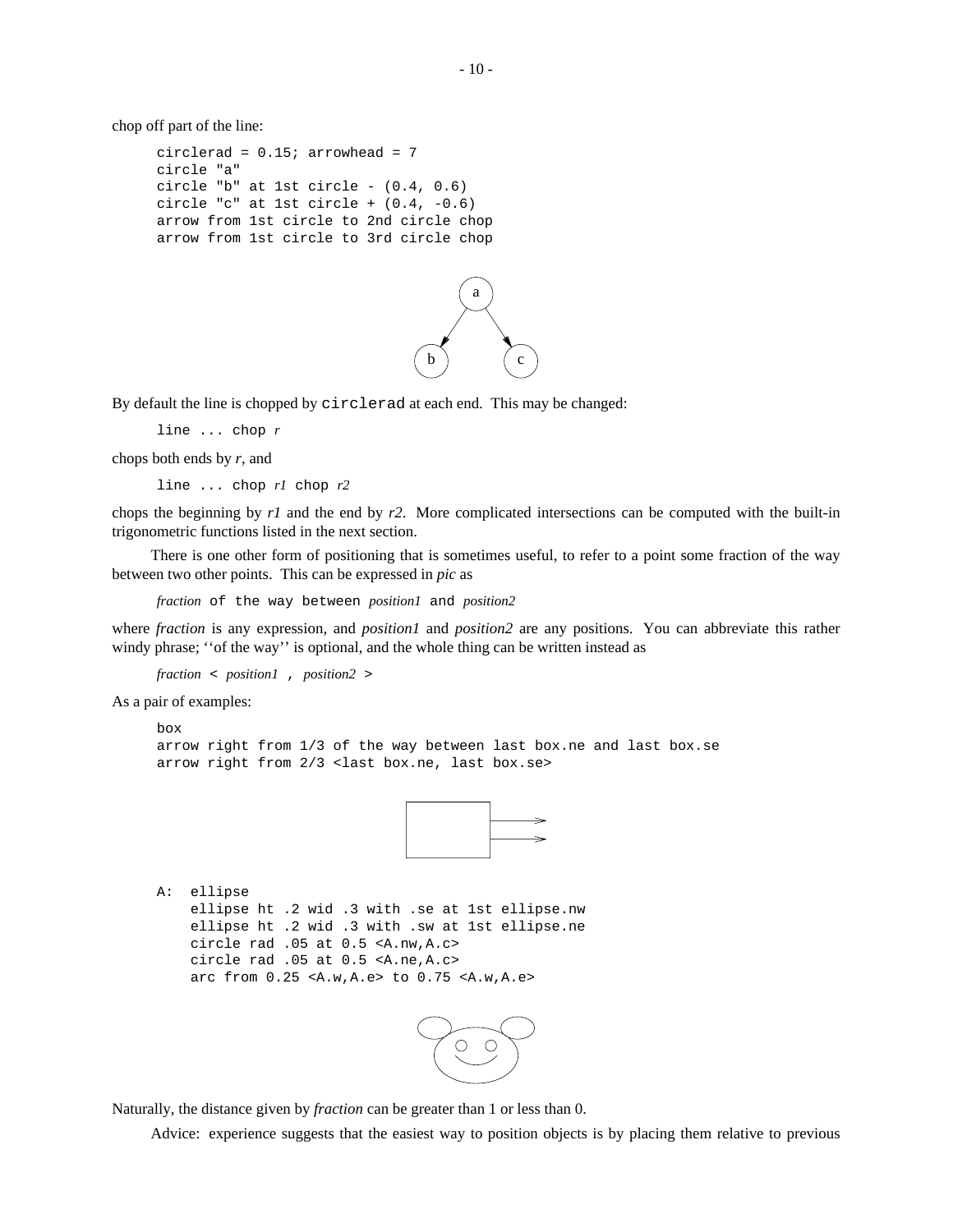objects and places, using with, at, etc. This is better than using move; you should generally avoid move.

#### **6. Variables, Expressions and Built-in Functions**

It's generally a bad idea to write everything in absolute coordinates if you are likely to change things. *Pic* variables let you parameterize your picture:

```
a = 0.5; b = 1box wid a ht b
ellipse wid a/2 ht 1.5*b
Box2: Box1 - (a/2, b/2)
```
Expressions may use the standard operators  $+$ ,  $-$ ,  $*$ ,  $/$ ,  $*$ ,  $\hat{ }$  (exponentiation), and parentheses for grouping.

The most important variables are the predefined ones for controlling the default sizes of objects, listed in Section 3. These may be set at any time in any picture, and retain their values from picture to picture until reset.

You can use the height, width, radius, and *x* and *y* coordinates of any object or corner in an expression:

```
Box1.x \# the x coordinate of the center of Box1
Box1.ne.y # the y coordinate of the northeast corner of Box1
Box1.wid # the width of Box1
Box1.ht # and its height
2nd last circle.rad # the radius of the 2nd last circle
```
Any pair of expressions enclosed in parentheses defines a position; furthermore such positions can be added or subtracted to yield new positions:

(*x*, *y*)  $(x_1, y_1) + (x_2, y_2)$ 

If  $p_1$  and  $p_2$  are positions, then  $(p_1, p_2)$  refers to the point  $(p_1, x, p_2, y)$ .

*Pic* provides a small collection of standard functions:

| sin(exp), cos(exp), atan2(y,x)              | (angle in radians)              |
|---------------------------------------------|---------------------------------|
| $log(exp)$ , $exp(exp)$                     | (Beware: both base 10)          |
| $sqrt(exp), \max(e_1, e_2), \min(e_1, e_2)$ |                                 |
| int(exp)                                    | (integer part of <i>expr</i> )  |
| rand()                                      | (random number between 0 and 1) |

## **7. More on Text**

Normally, text is centered at the geometric center of the object it is associated with. The attribute 1 just causes the left end to be at the specified point (which means that the text lies to the right of the specified place!), and rjust puts the right end at the place. above and below center the text one half line space in the given direction.

Text attributes can be compounded:

arrow 1 "ljust above" ljust above

ljust above

Text is most often an attribute of some other object, but you can also have self-standing text:

```
"origin" "(0,0)" at 0,0
"this is" "(1,1)" at 1,1
box ht 1 wid 1 dotted with .sw at 0,0
```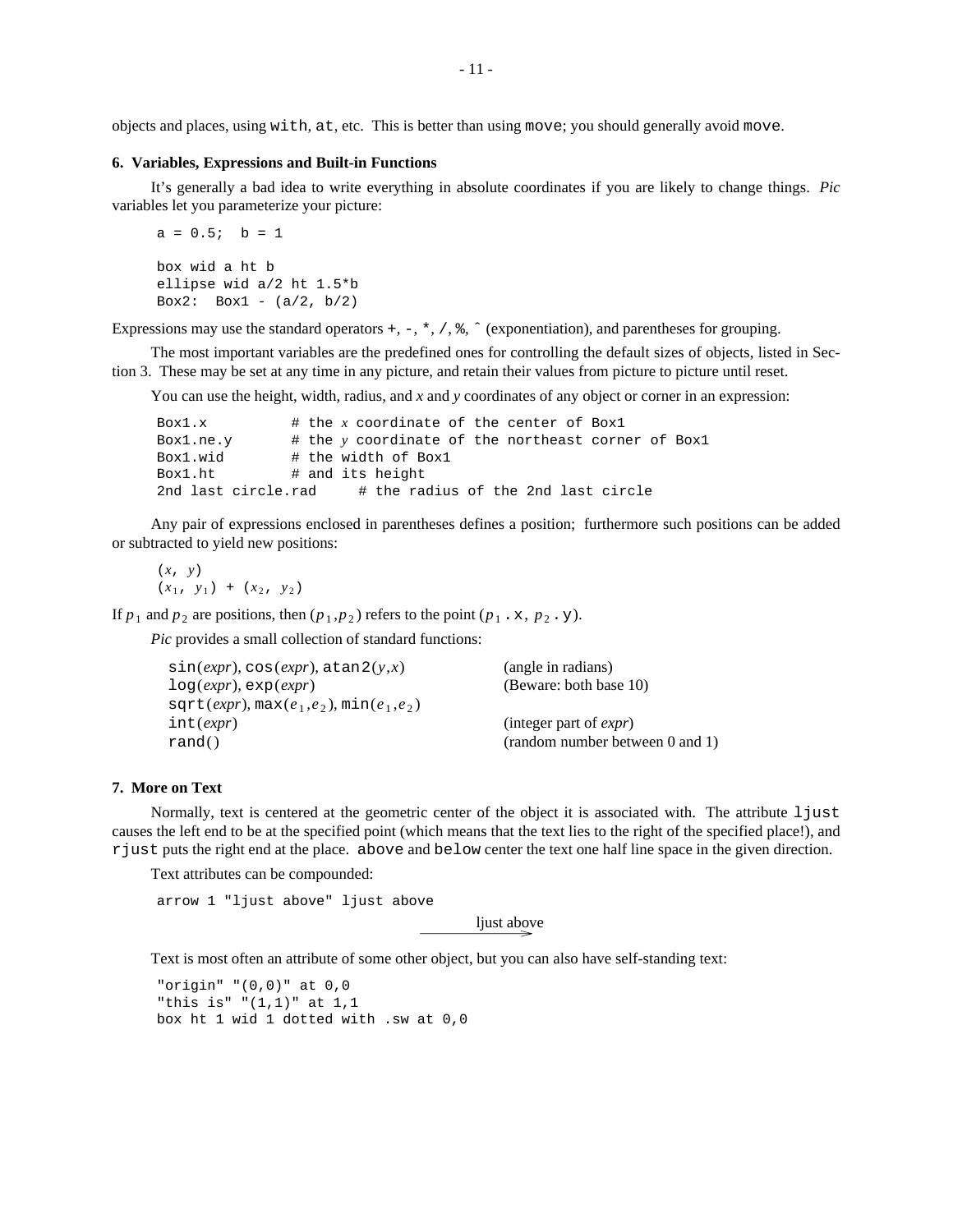

In effect, *n* text strings are contained in an invisible box of width textwid and height  $n \times$  textht. The variables textwid and textht may be set to any values; they are normally zero.

A list of numeric expressions can be converted to a formatted string with the sprintf function and used anywhere a quoted string can be:

```
B: box wid log(20)
   sprintf("width = %g, height = %g ", B.wid, B.ht) rjust at B.w
       width = 1.30103, height = 0.5
```
### **8. Lines and Splines**

A ''line'' may actually be a path, that is, it may consist of connected segments:

line right 1 then down .5 left 1 then right 1



The word then separates components of the path.

A spline is a smooth curve guided by a set of straight lines just like the line above. It begins at the same place, ends at the same place, and in between is tangent to the mid-point of each guiding line. The syntax for a spline is identical to a (path) line except for using spline instead of line:

line dashed right 1 then down .5 left 1 then right 1 spline from start of last line \ right 1 then down .5 left 1 then right 1



(Long input lines can be split by ending each piece with a backslash.)

The elements of a path, whether line or spline, are specified as a series of points, either in absolute terms or by up, down, etc.

spline right then up then left then down ->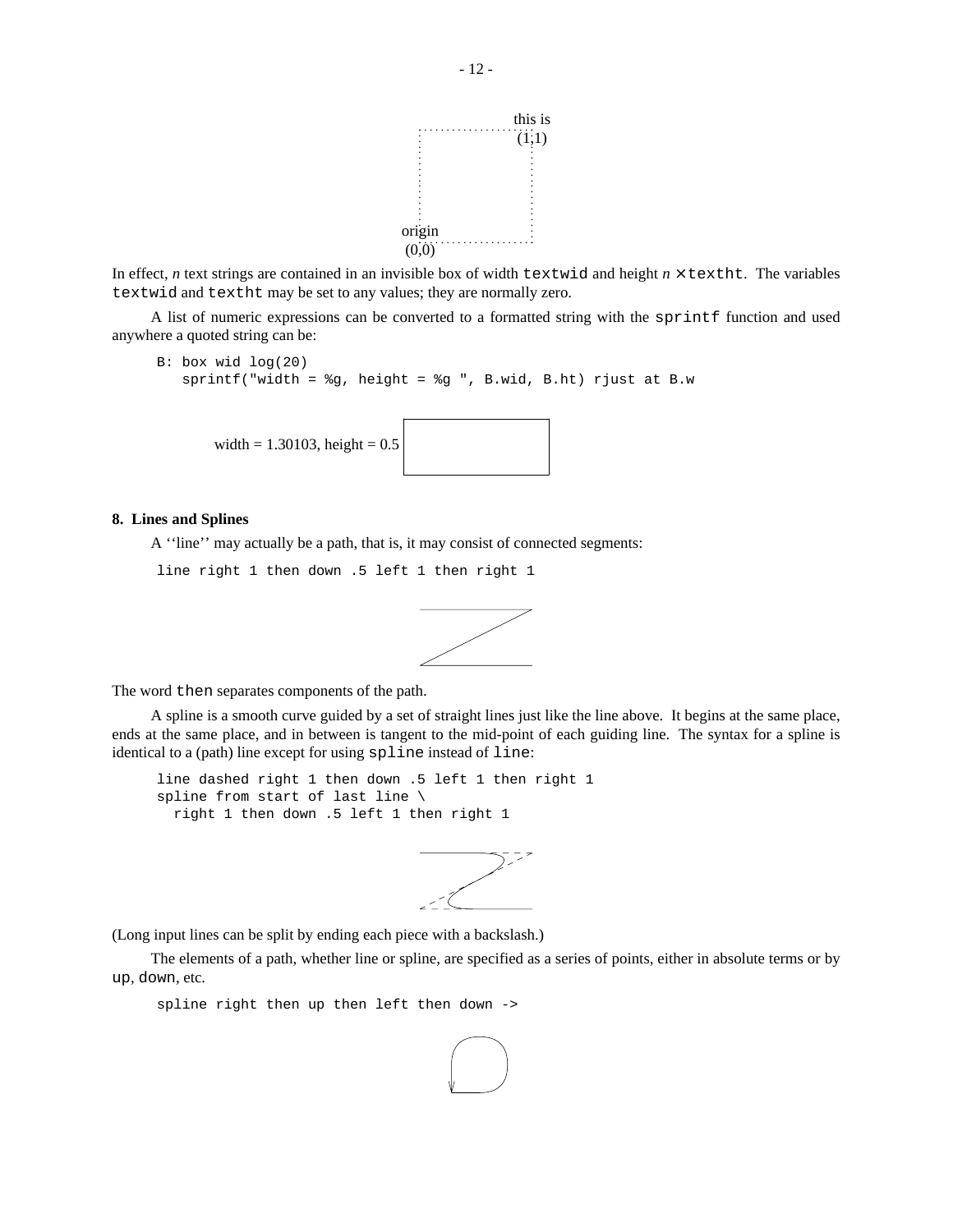```
spline right then up left then down ->
```


Notice that arrowheads may be put on the ends of a line or spline.

## **9. Blocks**

Any sequence of *pic* statements may be enclosed in brackets [ and ] to form a block, which can then be treated as a single object, and manipulated rather like an ordinary box:

```
box "1"
[ box "2"; arrow "3" above; box "4" ] with .n at last box.s - (0,0.1)
"Thing 2: " rjust at last [].w
```


Notice that "last"-type constructs treat blocks as a unit and don't look inside for objects: "last box.s" refers to box 1, not box 2 or 4. You can use last [], etc., just like last box.

Blocks have the same compass corners as boxes (determined by the bounding box). It is also possible to position a block by placing either an absolute coordinate (like 0,0) or an internal label (like A) at some external point, as in

[ ...; A: ...; ... ] with .A at ...

By default, blocks join with other things as boxes do, at the center of the appropriate side.

Names of variables and places within a block are local to that block, and thus do not affect variables and places of the same name outside. (In particular, that includes the built-in variables like boxwid, etc.; if they are set within a block, they revert to their original values when the block is left.) You can get at the internal place names with constructs like

last [].A

or

B.A

where B is a name attached to a block:

B: [ ... ; A: ...; ]

When combined with define statements (next section), blocks provide a reasonable simulation of a procedure mechanism.

Although blocks nest, it is currently possible to look only one level deep with constructs like B.A, although A may be further qualified by a corner name (i.e., B.A.sw or top of B.A are legal).

The following example illustrates most of the points made above about how blocks work: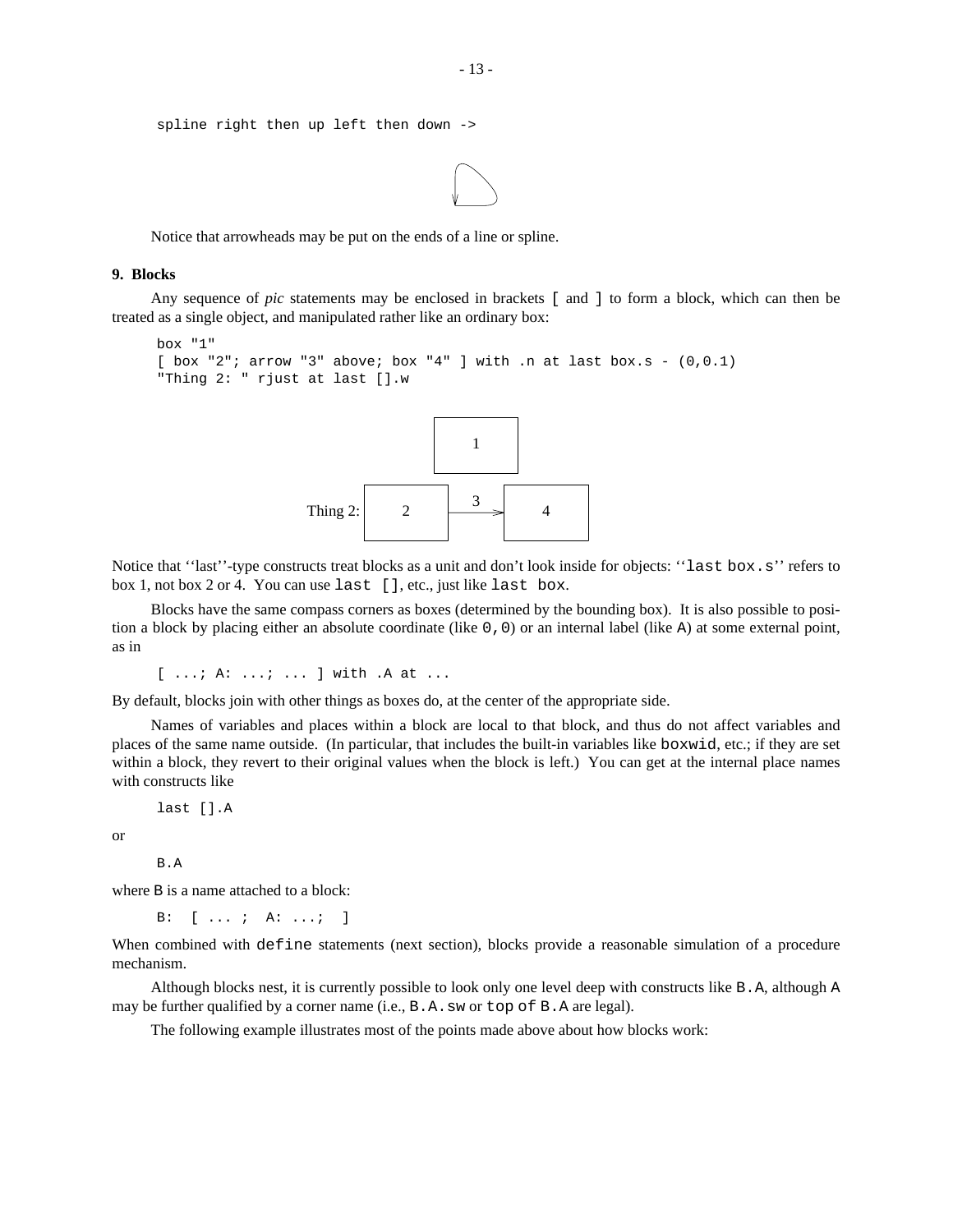```
h = .5; dh = .02; dw = .1\GammaPtr: [
                boxht = h; boxwid = dw
                A: box
                B: box
                C: box
                box wid 2*boxwid "..."
                D: box
        ]
        Block: [
                boxht = 2*dw; boxwid = 2*dw
                movewid = 2*dh
                A: box; move
                B: box; move
                C: box; move
                box invis "..." wid 2*boxwid; move
                D: box
        ] with .t at Ptr.s - (0,h/2)arrow from Ptr.A to Block.A.nw + (dh,0)
        arrow from Ptr.B to Block.B.nw + (dh,0)
        arrow from Ptr.C to Block.C.nw + (dh,0)
        arrow from Ptr.D to Block.D.nw + (dh,0)
]
box dashed ht last [].ht+dw wid last [].wid+dw at last []
```
This produces



## **10. Macros**

*Pic* provides a basic macro facility. In the simplest form,

define *name* { *replacement text* }

defines *name* to be the *replacement text*. Any subsequent occurrence of *name* will be replaced by *replacement text*.

Macros may have arguments. If the replacement text of a macro definition contains occurrences of  $$1, $2,$ etc., these will be replaced by the corresponding actual arguments when the macro is invoked. The invocation for a macro with arguments is

```
name(arg1, arg2, ...)
```
Non-existent arguments are replaced by null strings. Macro definitions last from picture to picture; a macro definition can be removed by

undef *macro-name*

As an example, one might define a square by

```
define square { box ht $1 wid $1 $2 }
```
and use it as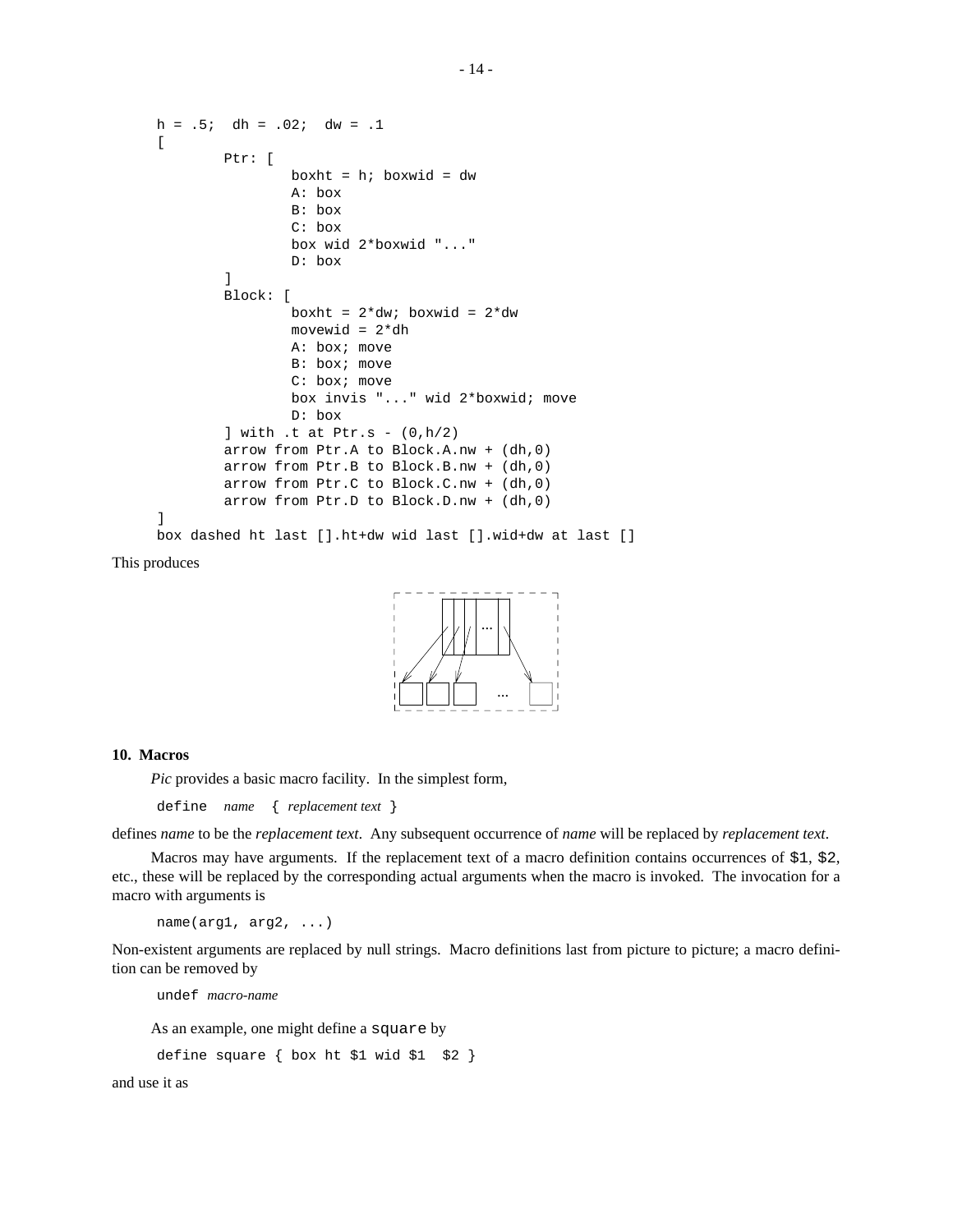```
square(1, "one" "inch")
square(0.5)
square(0.25, "\s-4tiny\s+4" dashed)
```


Notice how the second argument may be used to pass in arbitrary contents.

Coordinates like *x,y* may be enclosed in parentheses, as in (*x,y*), so they can be included in a macro argument.

## **11. File Copy**

The statement

copy "*filename*"

inserts the contents of the named file at that point in the input. Any .PS or .PE lines within the file are ignored, so previously prepared pictures can be used as parts of larger ones without editing.

*Pic* also provides the copy thru mechanism found in *grap*:

copy "*file*" thru *macro-name*

copies *file*, treating each line as an invocation of the named macro (each field being an argument). A literal macro may be used instead of a name:

copy "*file*" thru { *macro replacement text* }

and if no file name is given, the remainder of the input until the next .PE is used. So to plot a set of circles at points whose coordinates and radii are included in-line:

```
copy thru { circle rad $3 at $1,$2 }
0 0 .05
1 1 .1
...
```


The sh command executes an arbitrary commandline:

sh { *anything* }

Macros within *anything* are expanded first.

## **12. Loops and Conditionals**

*Pic* provides an if statement and a for loop.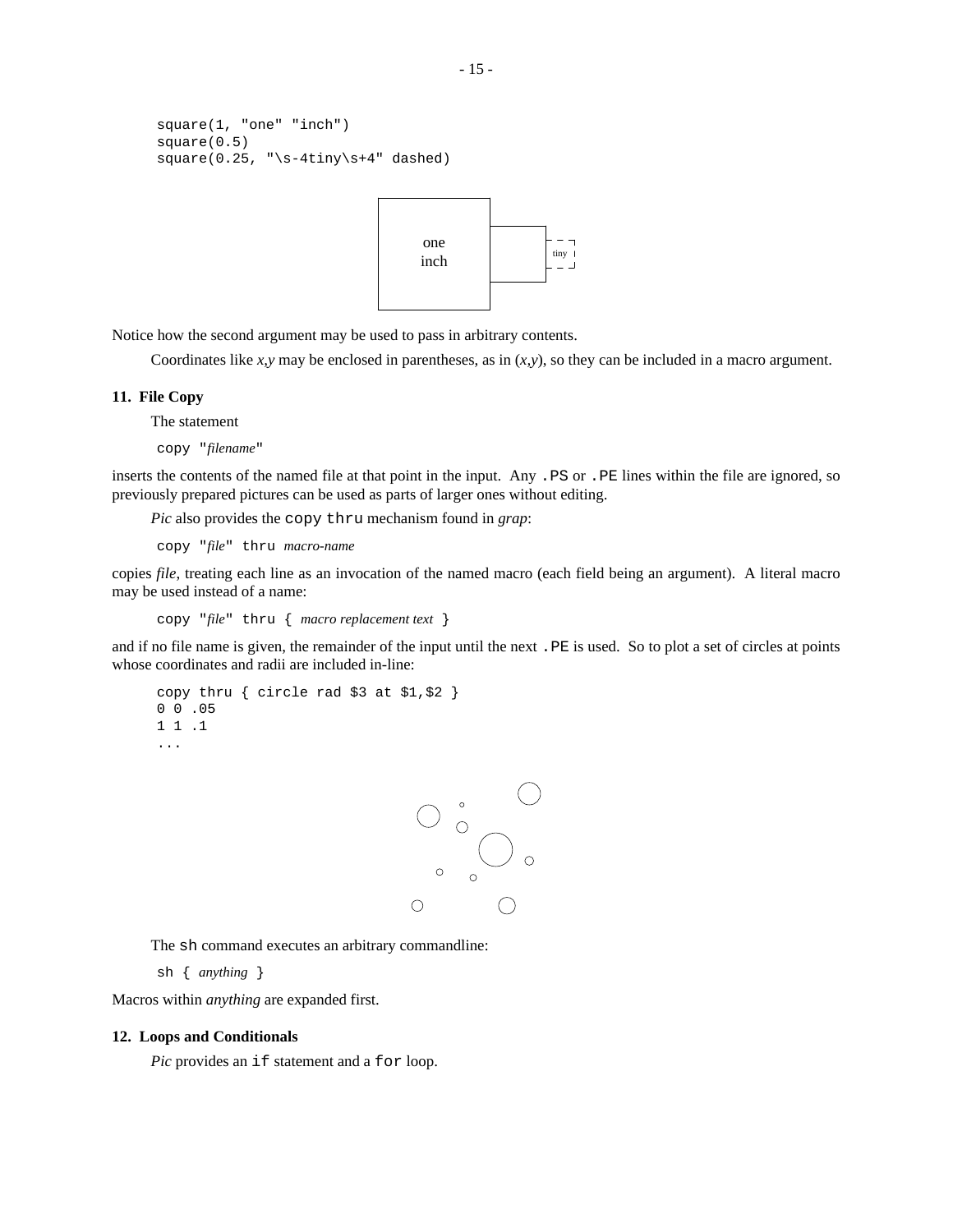```
pi = \tan 2(0, -1)for i = 0 to 2 * pi by 0.1 do {
                    "–" at i/2, 0
                    "s" at i/2, sin(i)/2
                    "c" at i/2, cos(i)/2}
                                           – s
                                           c
                                             –
s
                                             c
                                              –
s
                                              c
                                                –
                                                s
                                                c
                                                  –
                                                  s
                                                  c
                                                   –
                                                    s
                                                    c
                                                     –
                                                     s
                                                     c
                                                       –
                                                       s
c
                                                        –
                                                         cs
                                                          –
                                                          s
c
                                                            –
                                                            s
                                                            c
                                                             –
                                                              s
                                                              c
                                                               –
                                                               s
                                                               c
                                                                 –
                                                                 s
                                                                 c
                                                                  –
                                                                   s
                                                                   c_cs
                                                                    \frac{c}{c}s
                                                                      c_{\alpha}s
                                                                        \overline{c}s
                                                                         c
                                                                           –
                                                                           s
                                                                           c
                                                                             –
                                                                             s
                                                                             c
                                                                              –
                                                                              s
                                                                              c
                                                                                –
                                                                                s
                                                                                c
                                                                                  –
                                                                                  s
                                                                                  c<sub>c</sup>c<sub>cccccc</sub>cc</sub>
                                                                                   –
                                                                                   s
                                                                                     –
                                                                                     s
                                                                                       –
                                                                                       s
                                                                                        –
                                                                                        s
                                                                                          –
                                                                                          s
                                                                                            –
                                                                                            s
                                                                                             –
                                                                                              s
                                                                                               –s
                                                                                                 –s
                                                                                                  –
                                                                                                   s
                                                                                                    –
                                                                                                    s
                                                                                                      –
                                                                                                      s
                                                                                                       –
                                                                                                        s
                                                                                                         –
                                                                                                         s
                                                                                                         c
                                                                                                           –
                                                                                                           \frac{s}{c}eg
                                                                                                            –
                                                                                                              –
                                                                                                              c
                                                                                                                –
                                                                                                                s
                                                                                                                c
                                                                                                                 –
                                                                                                                  s
                                                                                                                  c
                                                                                                                   –
                                                                                                                   s
                                                                                                                   c
                                                                                                                     –
                                                                                                                     s
                                                                                                                     c
                                                                                                                      –
                                                                                                                       s
                                                                                                                       \overline{c^c}s
                                                                                                                        \overline{c}e^{c^{\mathcal{C}}}}ec ssess<sup>ssssss</sup>ss<sup>ssss</sup>
                                                                                                                               c
                                                                                                                                –
                                                                                                                                 c
                                                                                                                                  –
                                                                                                                                  c
                                                                                                                                    –
                                                                                                                                    c
                                                                                                                                     –
                                                                                                                                      c
                                                                                                                                       –
                                                                                                                                       c
                                                                                                                                         –
                                                                                                                                         c
                                                                                                                                           –
                                                                                                                                           c
                                                                                                                                            –
                                                                                                                                            c
                                                                                                                                              –
                                                                                                                                              c
                                                                                                                                                –
                                                                                                                                                c
                                                                                                                                                 –
                                                                                                                                                 c
c
```
The by clause is optional; if the value is preceded by  $a \star$ , the steps are multiplicative, not additive. The body of the loop is delimited by braces, which are also used for definitions, copy, sh and if statements.

The if statement is

if *expression* then { *anything* } else { *anything* }

where the else clause is optional. The *expression* may use the usual relational operators:  $=$ ,  $\geq$ ,  $\geq$ ,  $\geq$ ,  $\lt$ ,  $\lt$ =,  $&\&\&$ , and  $||.$ 

```
pi = \tan 2(0, -1)for i = 0 to pi by 0.1 do {
        if (s = sin(i)) > 0.8 then \{ s = 0.8 \}"x" at i/2, s/2
}
```


A string comparison using  $==$  or  $!=$  is also permitted, to compare quoted strings:

```
if "string1" == "string2" then ...
```
### **13.** *Troff* **Interface**

*Pic* is usually run as a *troff* preprocessor:

pic file | troff -ms

Run it before *eqn* if it is also present.

If the .PS line looks like

.PS <file

then the contents of file are inserted in place of the .PS line, whether or not the file contains .PS or .PE. (This feature is deprecated in favor of the copy statement.)

*Pic* copies the . PS and . PE lines from input to output intact, except that it adds two things on the same line as the .PS:

.PS h w

h and w are the picture height and width in units. The -ms macro package has definitions for .PS and .PE that cause pictures to be centered and offset a bit from surrounding text. (See the appendix.)

If ''.PF'' is used instead of .PE, the position after printing is restored to where it was before the picture started, instead of being at the bottom. (''F'' is for ''flyback.'')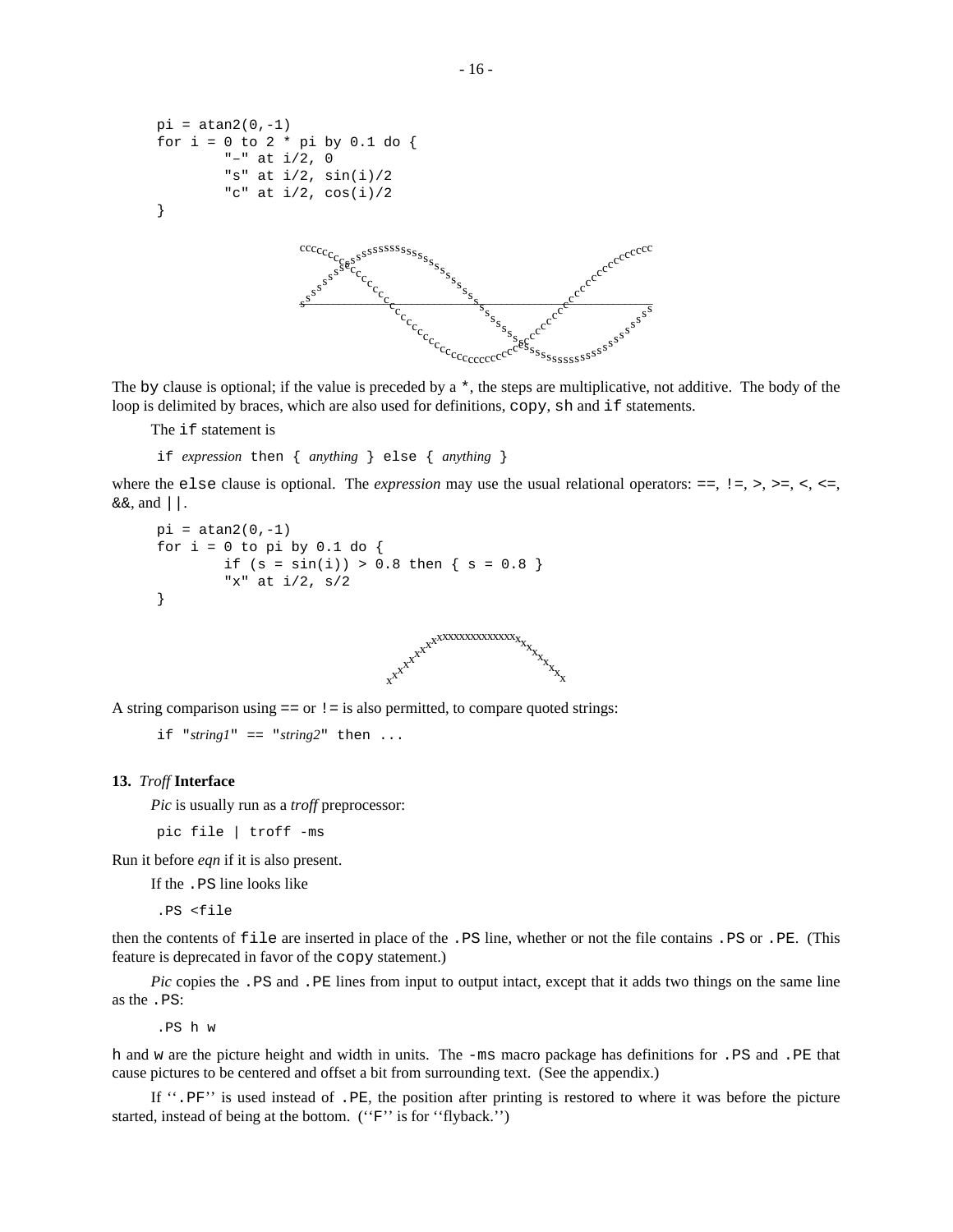Any input line that begins with a period is assumed to be a *troff* command that makes sense at that point; it is copied to the output at that point in the document. It is asking for trouble to add vertical space or in any way fiddle with the line spacing here, but point size and font changes are generally harmless:

```
.ps 24
circle radius .4 at 0,0
.ps 12
circle radius .2 at 0,0
.ps 8
circle radius .1 at 0,0
.ps 6
circle radius .05 at 0,0
.ps 10 \" don't forget to restore size
```


*Pic* does preserve the state of *troff*'s fill mode across pictures.

It is also safe to include sizes, fonts and local motions within quoted strings )..."" in *pic*, so long as whatever changes are made are unmade before exiting the string. For example, to print text in Helvetica Bold 2 points larger:

ellipse "\s+2\f(HBSmile!\fP\s-2"



This is essentially the same rule as applies in *eqn*.

There is a subtle problem with complicated equations inside *pic* pictures — they come out wrong if *eqn* has to leave extra vertical space for the equation. If your equation involves more than subscripts and superscripts, you must add to the beginning of each equation the extra information space 0:

```
arrow
box "$space 0 \{H(\text{omega})\} over \{1 - H(\text{omega})\}"
arrow
```


## **14. Some Examples**

Here are a handful of larger examples: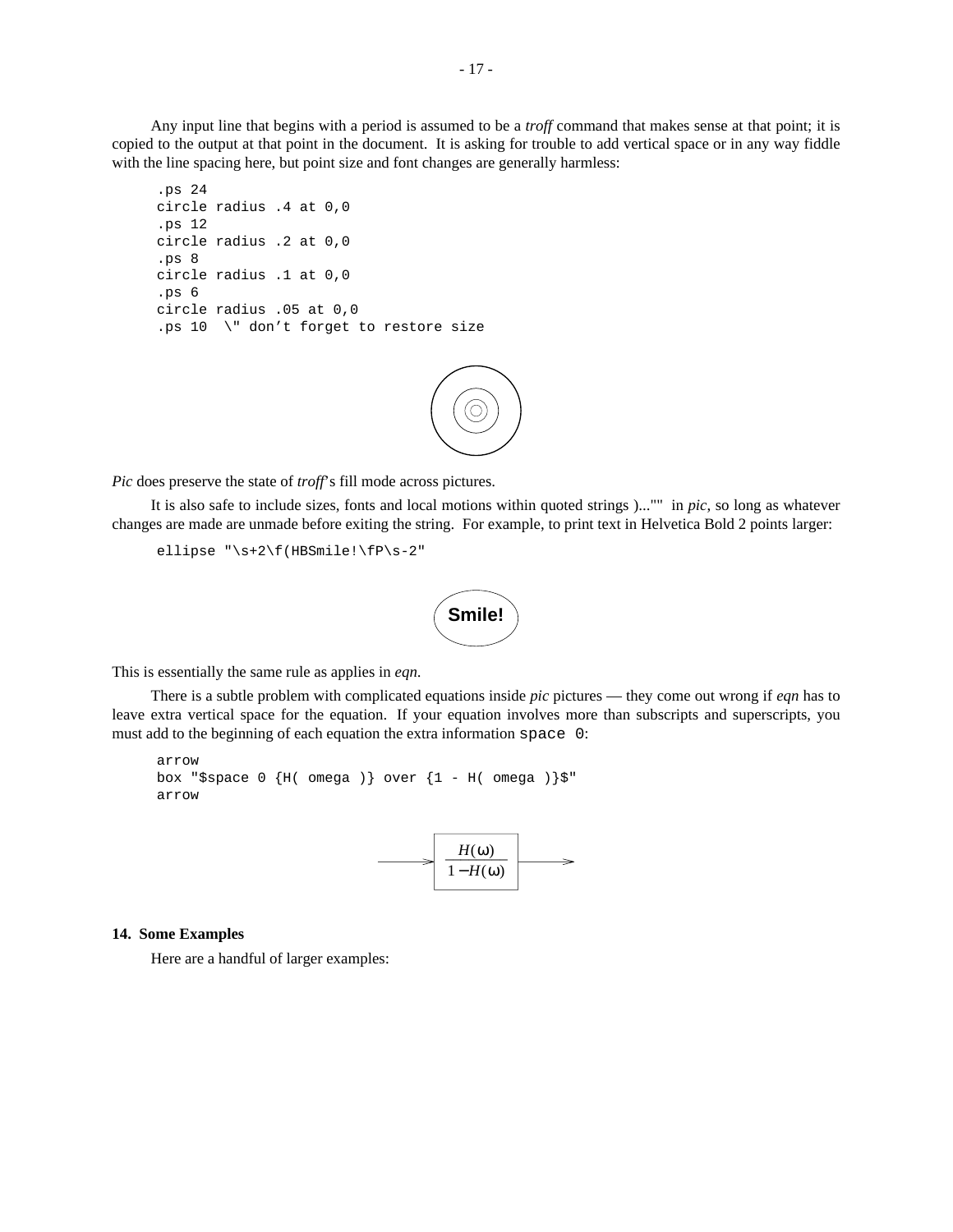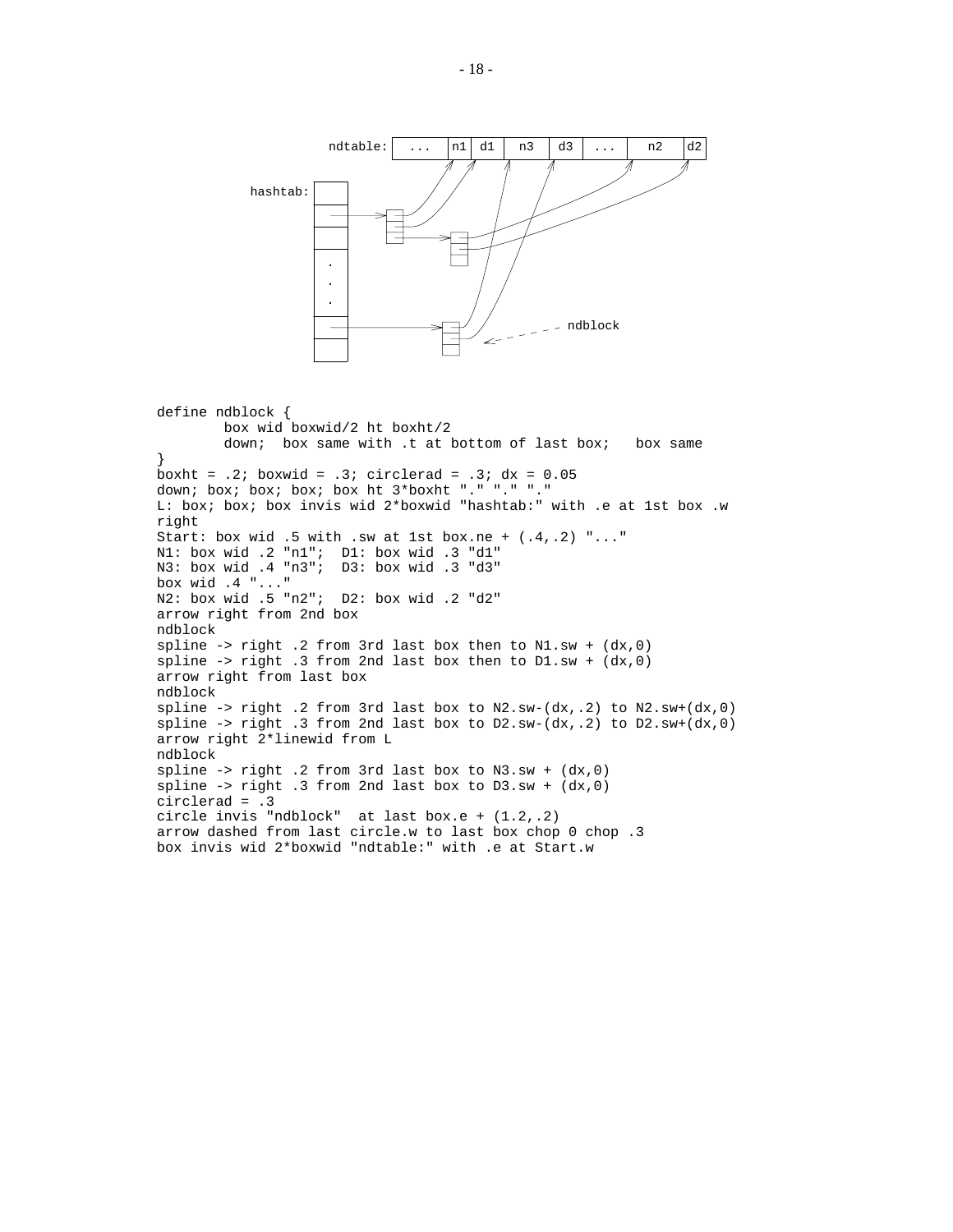

There are eighteen objects (boxes and arrows) in the picture, and one line of *pic* input for each; this seems like an acceptable level of verbosity.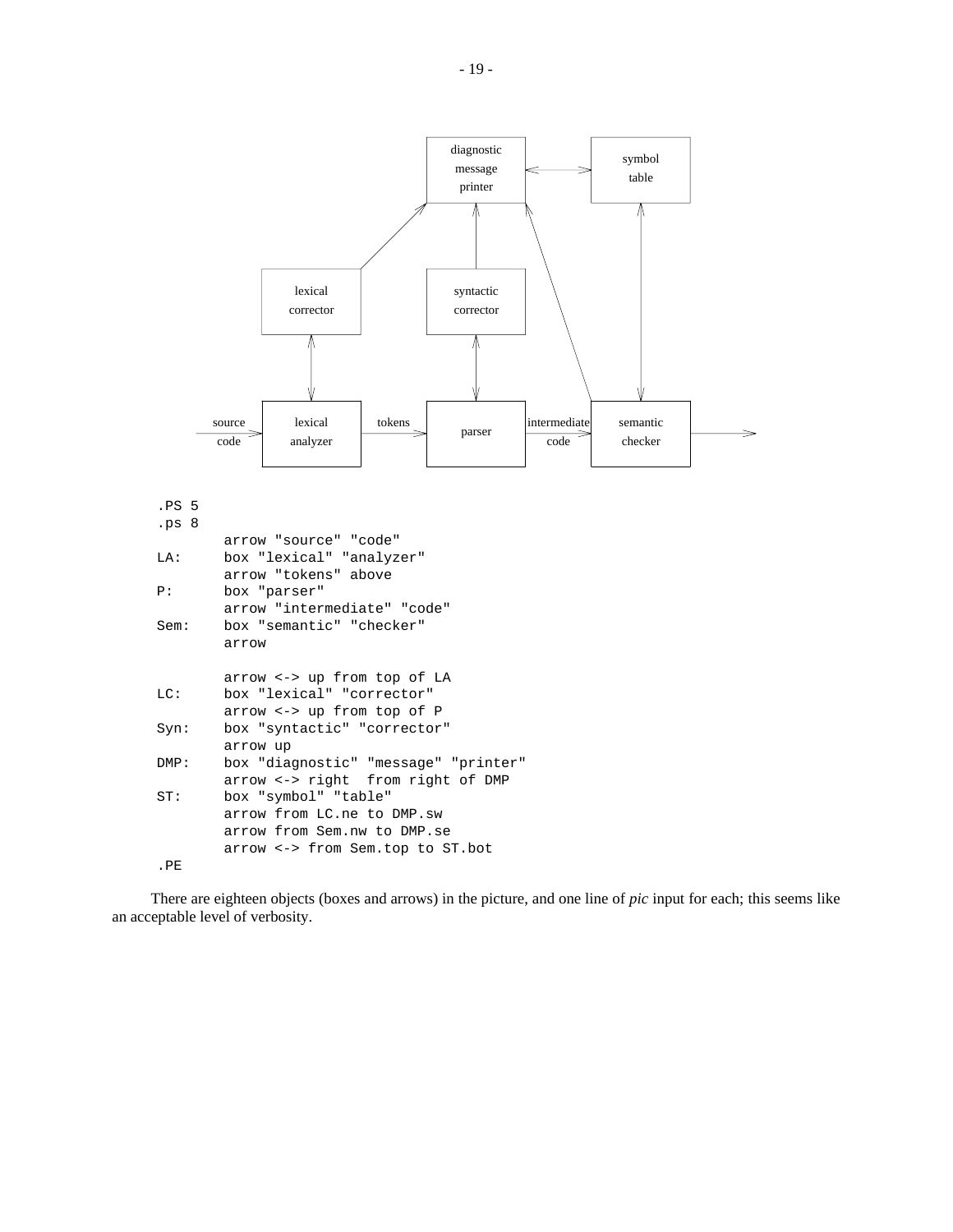



```
.PS
.ps -2
        circle "DISK"
        arrow "character" "defns"
CPU: box "CPU" "(16-bit mini)"
        { arrow <- from top of CPU up "input " rjust }
        arrow
CRT: " CRT" ljust
        line from CRT - 0, 0.075 up 0.15then right 0.5 \setminusthen right 0.5 up 0.25 \
                then down 0.5+0.15then left 0.5 up 0.25then left 0.5
Paper: CRT + 1.05,0.75
        arrow <- from Paper down 1.5
        " ... paper" ljust at end of last arrow + 0, 0.25
        circle rad 0.05 at Paper + (-0.055, -0.25)
        circle rad 0.05 at Paper + (0.055, -0.25)
           rollers" ljust at Paper + (0.1, -0.25).pys + 2.PE
.ce
Basic Digital Typesetter
```
## **Acknowledgements**

I am indebted to Chris Van Wyk for ideas from several versions of *ideal*. He and Doug McIlroy have also contributed algorithms for line and circle drawing, and made useful suggestions on the design of *pic*. Theo Pavlidis contributed the basic spline algorithm; Eric Grosse provided code to compute the bounding box of an arc. Charles Wetherell pointed out reference [2] to me, and made several valuable criticisms on an early draft of the language and manual. The exposition in this manual has been greatly improved by suggestions from Jim Blinn and Mark Miller. I am grateful to my early users — Brenda Baker, Dottie Luciani, and Paul Tukey — for their suggestions and cheerful use of an often shaky and clumsy system.

More recent versions of *pic* have benefited greatly from adventurous use by Jon Bentley and Ravi Sethi; their comments on the manual are also much appreciated.

## **References**

- 1. Anon. V A viewgraph generating language. Bell Laboratories internal memorandum, May 1979.
- 2. Beatty, J.C. PICTURE A picture-drawing language for the Trix/Red Report Editor. Lawrence Livermore Laboratory Report UCID-30156, April 1977.
- 3. Bentley, J.L. and Kernighan, B.W. GRAP—A Language for Typesetting Graphs. *CACM 29*, 8 (August, 1986), 782-792.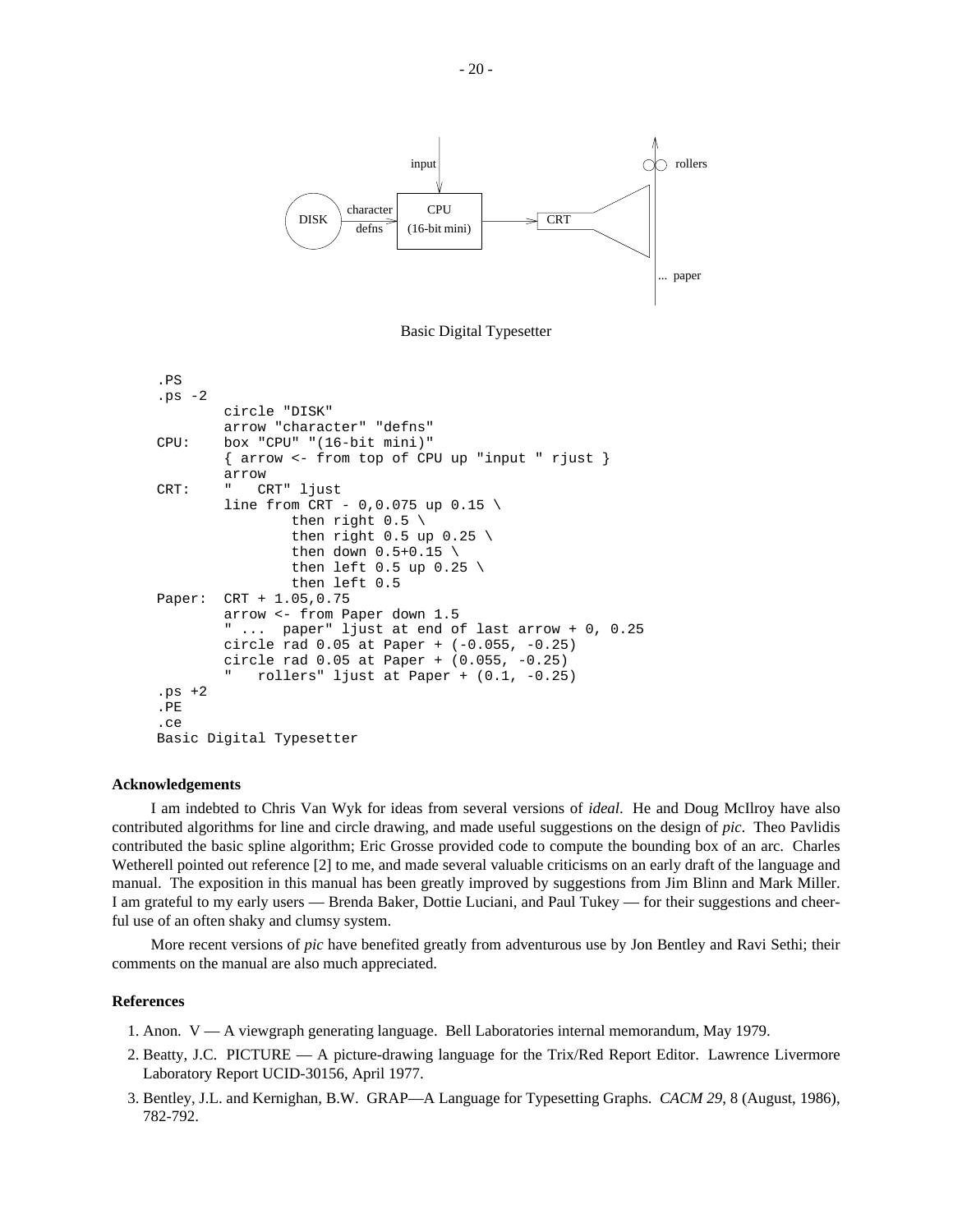- 4. Cherry, L.L. and Lesk, M.E. Tbl A Program to Format Tables. In *Unix Programmer's Manual, Tenth Edition*, AT&T Bell Laboratories, 1989.
- 5. Kernighan, B.W. PIC A Graphics Language for Typesetting (Revised User Manual). Bell Laboratories Comp. Sci. Tech. Rep. No. 116, December 1984.
- 6. Kernighan, B.W. PIC—a language for typesetting graphics. *Software Practice & Experience 12* (1982), 1-20.
- 7. Kernighan, B.W. and Cherry, L.L. Typesetting Mathematics User's Guide. In *Unix Programmer's Manual, Tenth Edition*, AT&T Bell Laboratories, 1989.
- 8. Kernighan, B.W. and Ossanna, J.F. Troff User's Manual. In *Unix Programmer's Manual, Tenth Edition*, AT&T Bell Laboratories, 1989.
- 9. Van Wyk, C.J. A high-level language for specifying pictures. *ACM Transactions on Graphics 1*, 2 (1982), 163-182.

### **Appendix A:** *Pic* **Reference Manual**

### **Pictures**

The top-level object in *pic* is the ''picture'':

*picture*:

.PS *optional-width optional-height element-list* .PE

If *optional-width* is present, the picture is made that many inches wide, regardless of any dimensions used internally. The height is scaled in the same proportion unless *optional-height* is present. If instead the line is

.PS <f

the file f is inserted in place of the .PS line. If .PF is used instead of .PE, the position after printing is restored to what it was upon entry.

In no case will the picture be larger than maxpsht  $\times$  maxpswid.

#### **Elements**

An *element-list* is a list of elements (what else?); the elements are

*element*:

```
primitive attribute-list
placename : element
placename : position
var = expr
direction
{ element-list }
[ element-list ]
for var = expr to expr by expr do \{anything\}if expr then { anything } else { anything }
copy file
copy thru macro
copy file thru macro
sh { commandline }
print expr
reset optional var-list
troff-command
```
Elements are separated by newlines or semicolons; a long element may be continued by ending the line with a backslash. Comments are introduced by a # and terminated by a newline.

Variable names begin with a lower case letter; place names begin with upper case. Place and variable names retain their values from one picture to the next.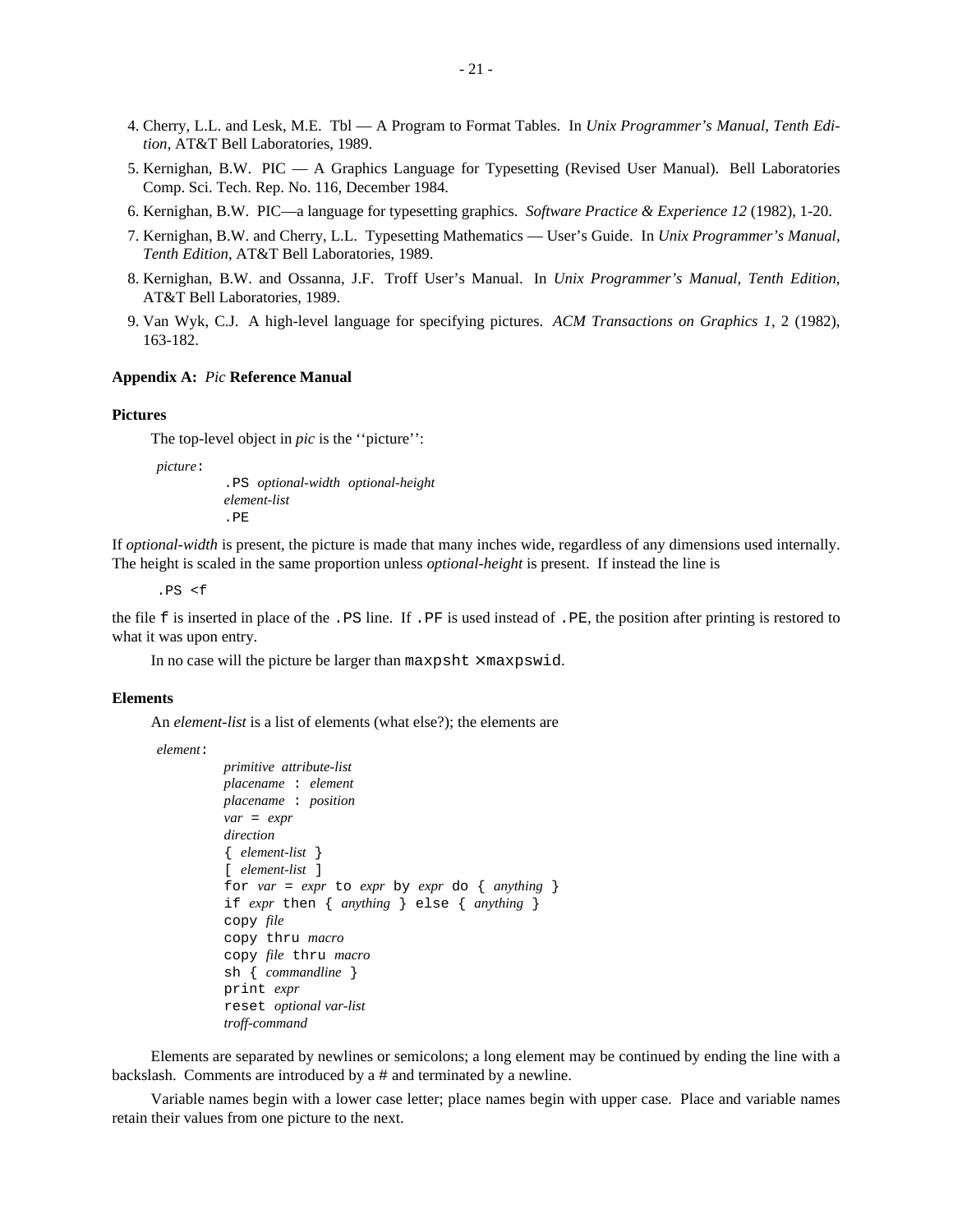The current position and direction of motion are saved upon entry to a  $\{\ldots\}$  block and restored upon exit.

Elements within a block enclosed in [...] are treated as a unit; the dimensions are determined by the extreme points of the contained objects. Names, variables, and direction of motion within a block are local to that block.

*troff-command* is any line that begins with a period. Such a line is assumed to make sense in the context where it appears; accordingly, if it doesn't work, don't call.

## **Primitives**

The primitive objects are

*primitive*:

```
box
circle
ellipse
arc
line
arrow
spline
move
text-list
```
arrow is a synonym for line ->.

#### **Attributes**

An *attribute-list* is a sequence of zero or more attributes; each attribute consists of a keyword, perhaps followed by a value.

#### *attribute*:

| h(eigh)t <i>expr</i>         | $wid(th)$ <i>expr</i> |
|------------------------------|-----------------------|
| rad(ius) expr                | diam(eter) expr       |
| up opt-expr                  | down <i>opt-expr</i>  |
| right opt-expr               | left opt-expr         |
| from <i>position</i>         | to position           |
| at <i>position</i>           | with <i>corner</i>    |
| by <i>expr</i> , <i>expr</i> | then                  |
| dotted opt-expr              | dashed opt-expr       |
| chop <i>opt-expr</i>         | $-> < - < - < - >$    |
| invis                        | solid                 |
| fill opt-expr                | same                  |
| text-list                    | expr                  |

Missing attributes and values are filled in from defaults. Not all attributes make sense for all primitives; irrelevant ones are silently ignored. The attribute at causes the geometrical center to be put at the specified place; with causes the position on the object to be put at the specified place. For lines, splines and arcs, height and width refer to arrowhead size. A bare *expr* implies motion in the current direction.

## **Text**

Text is normally an attribute of some primitive; by default it is placed at the geometrical center of the object. Stand-alone text is also permitted. A *text-list* is a list of text items; a text item is a quoted string optionally followed by positioning requests:

```
text-item:
          "..." positioning ...
         sprintf("format", expr, ...) positioning ...
positioning:
         center ljust rjust above below
```
If there are multiple text items for some primitive, they are centered vertically except as qualified. Positioning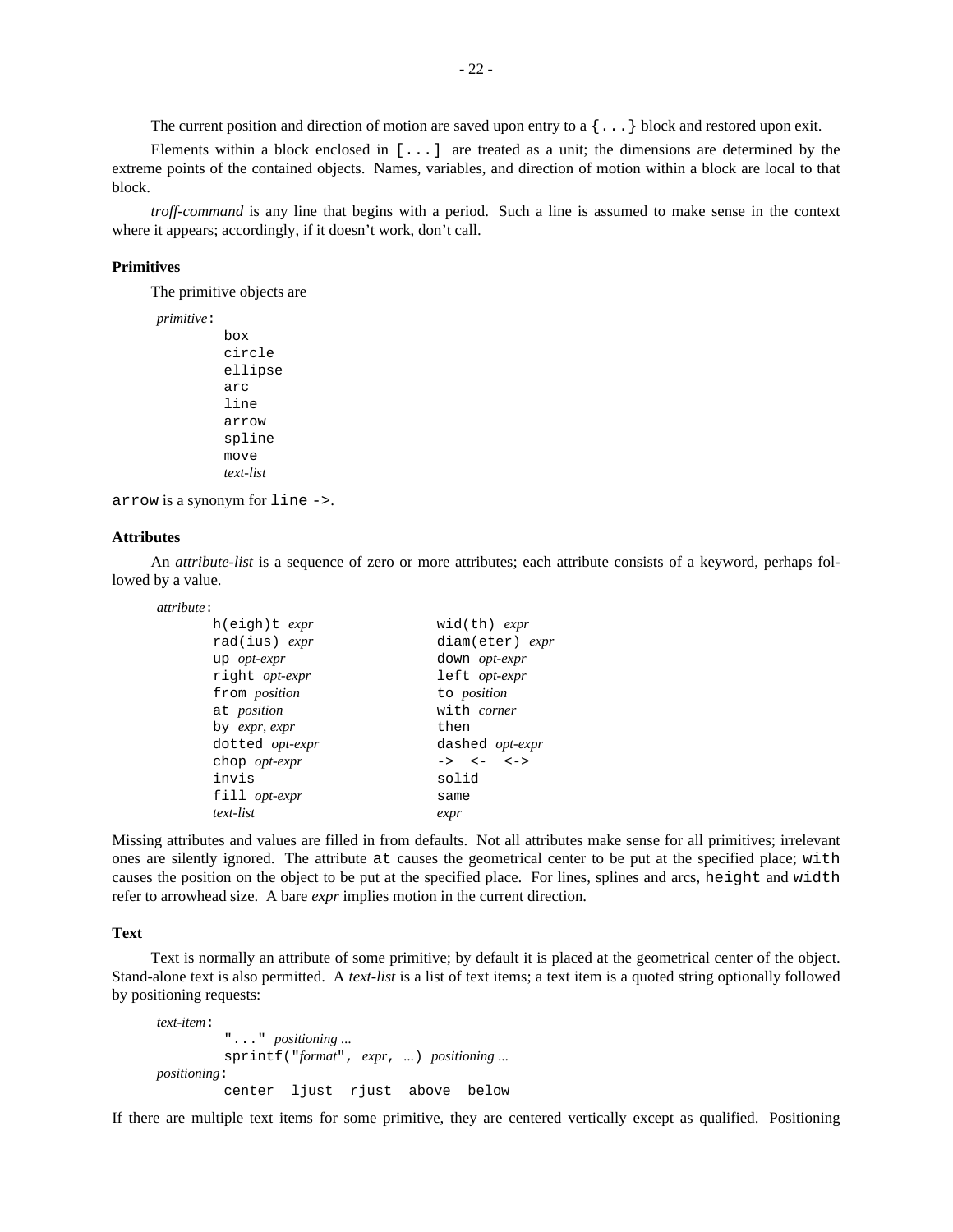requests apply to each item independently.

Text items can contain *troff* commands for size and font changes, local motions, etc., but make sure that these are balanced so that the entering state is restored before exiting.

### **Positions and places**

A position is ultimately an *x,y* coordinate pair, but it may be specified in other ways.

*position*:

```
expr, expr
place ± expr, expr
place ± ( expr, expr )
( position, position )
expr [of the way] between position and position
expr < position , position >
( position )
placename optional-corner
```
*place*:

*corner* of *placename nth primitive optional-corner corner* of *nth primitive* Here

An *optional-corner* is one of the eight compass points or the center or the start or end of a primitive.

```
optional-corner:
       .n .e .w .s .ne .se .nw .sw .c .start .end
corner:
       top bot left right start end
```
Each object in a picture has an ordinal number; *nth* refers to this.

*nth*:

*n*th last

*n*th

Since barbarisms like 1th and 3th are barbaric, synonyms like 1st and 3rd are accepted as well.

#### **Variables**

The built-in variables and their default values are:

| boxwid 0.75     | boxht $0.5$   |
|-----------------|---------------|
| circlerad 0.25  | arcrad 0.25   |
| ellipsewid 0.75 | ellipseht 0.5 |
| linewid 0.5     | lineht 0.5    |
| movewid 0.5     | moveht 0.5    |
| textwid 0       | textht 0      |
| arrowwid 0.05   | arrowht 0.1   |
| dashwid 0.1     | arrowhead 2   |
| maxpsht 8.5     | maxpswid 11   |
| scale 1         | fillval .3    |

These may be changed at any time, and the new values remain in force from picture to picture until changed again or reset by a reset statement. Variables changed within [ and ] revert to their previous value upon exit from the block. Dimensions are divided by scale during output.

#### **Expressions**

Expressions in *pic* are evaluated in floating point. All numbers representing dimensions are taken to be in inches.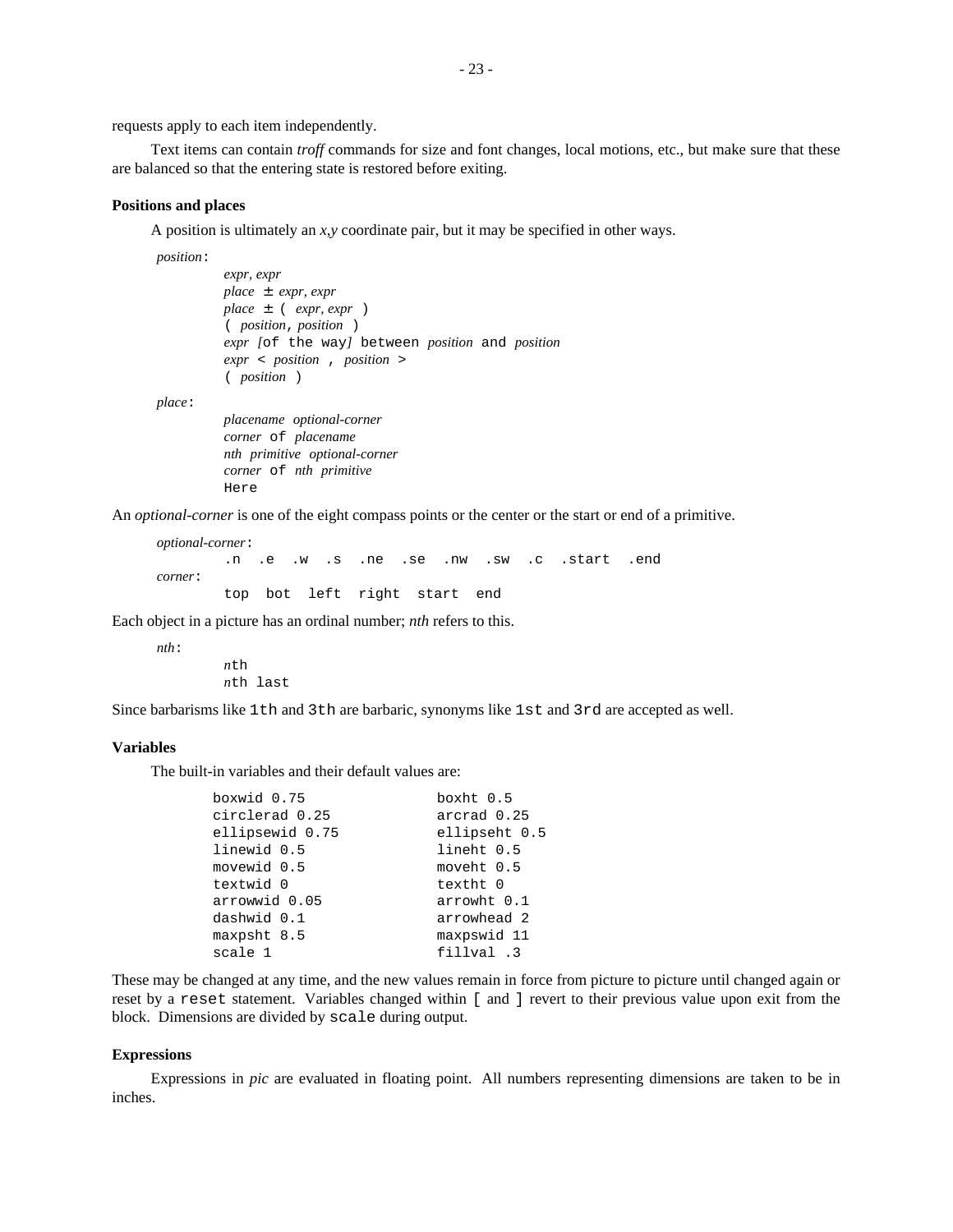```
expr:
        expr op expr
        - expr
        ! expr
        ( expr )
        variable
        number
        place .x
        place .y
        place .ht
        place .wid
        place .rad
        sin(expr) cos(expr) atan2(expr,expr) log(expr) exp(expr)
        sqrt(expr) max(expr,expr) min(expr,expr) int(expr) rand()
op:
           + - * / % ˆ
        < <= > >= == != && ||
```
## **Definitions**

The define and undef statements are not part of the grammar.

```
define:
         define name { replacement text }
undef:
         undef name
```
Occurrences of \$1, \$2, etc., in the replacement text will be replaced by the corresponding arguments if *name* is invoked as

*name*(*arg1*, *arg2*, ...)

Non-existent arguments are replaced by null strings. *Replacement text* may contain newlines. The undef statement removes the definition of a macro.

## **The .PS and .PE Macros**

This is the default definition of the .PS and .PE macros:

```
.de PS \" start picture; $1 is height, $2 is width, in inches
.sp .3
.in (\n\ln(\ln\frac{\xi}{2})/2u.ne \\$1
..
.de PE \" end of picture
.in
.sp .6
..
```
### **Summary of Features Added Since Original Version**

The built-in functions sin, cos, atan2, log, exp, sqrt, max, min, int, and rand are available.

The copy statement includes data from a file or that follows immediately:

```
copy "filename"
copy thru macro
copy "filename" thru macro
```
The *macro* may be either the name of a defined macro, or the body of a macro enclosed in braces. If no filename is given, copy copies the input until the next .PE.

The for and if statements provide loops and decision-making: